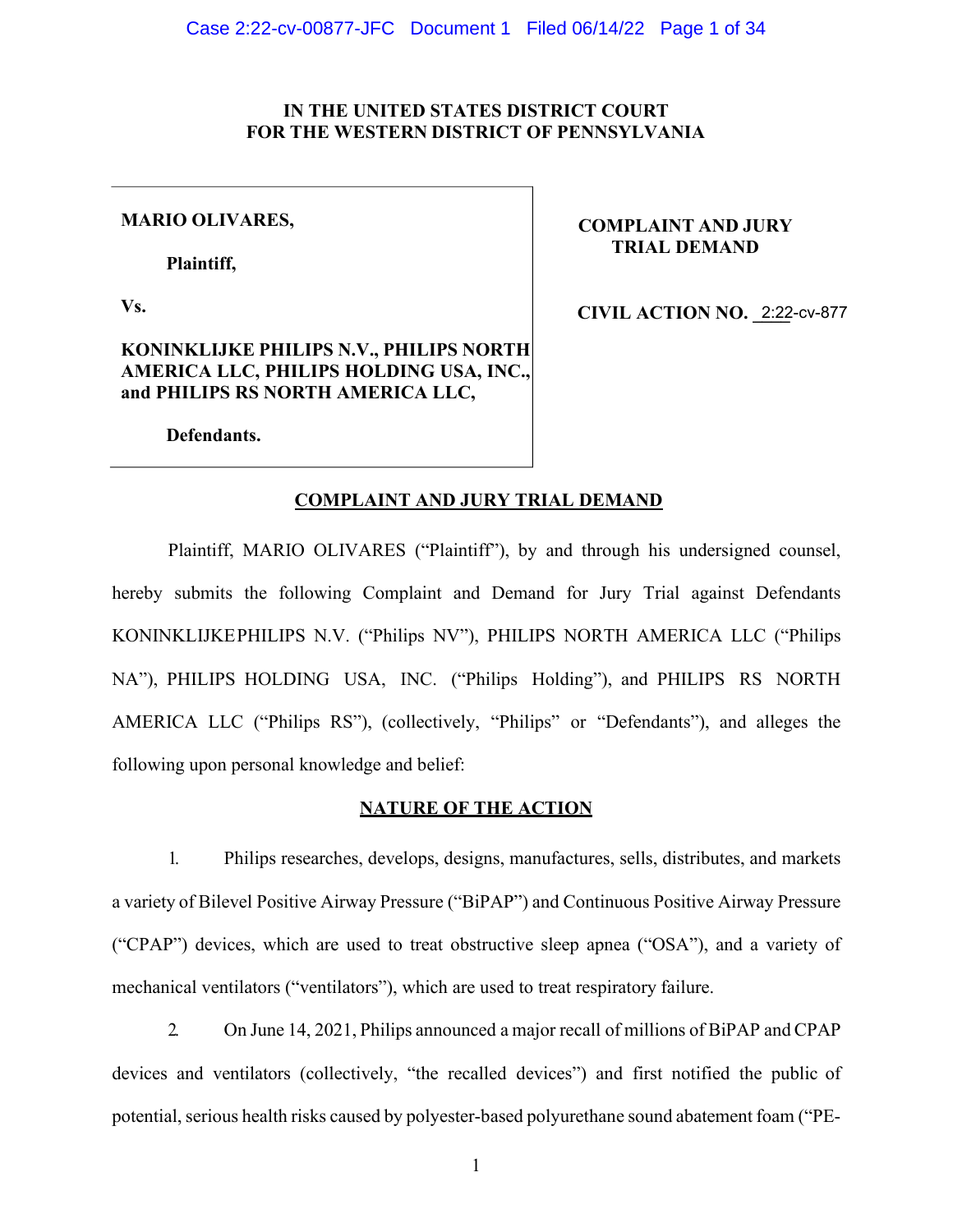#### Case 2:22-cv-00877-JFC Document 1 Filed 06/14/22 Page 2 of 34

PUR foam") used in the design and manufacture of the recalled devices.

3. Philips notified the public that the PE-PUR foam could degrade, break down, and release toxic particulates and volatile organic compounds ("VOCs") into the air pathway of the recalled devices, which a device user could inhale or ingest and suffer toxic or carcinogenic effects.

4. On July 22, 2021, the United States Food and Drug Administration ("FDA") classified the subject recall as Class I, the most serious type of recall, which indicates that use of the recalled devices may cause serious injuries or death.

5. Philips knew or should have known about these potentially life-threatening health risks prior to the recall, but did nothing to warn patients or their physicians.

6. Plaintiff was prescribed, purchased, and used on a daily basis, the recalled Philips 2020 DreamStation with Serial Number J2842503784CA.

7. As a direct and proximate result of Philips's wrongful conduct in researching, developing, designing, manufacturing, selling, distributing, and marketing the subject devices, and in failing to warn consumers and the medical community regarding their latent and foreseeable risks, Plaintiff was diagnosed with urinary tract infections, bladder cancer, and kidney cancer, resulting in the removal of the left kidney in January 2022. Plaintiff continues to undergo surgeries for bladder cancer.

#### **THE PARTIES**

#### **PARTY PLAINTIFF**

8. At all relevant times, including the times Plaintiff was prescribed, purchased, and used the subject device, Plaintiff has been a United States citizen and resident of Quincy, Washington.

9. Plaintiff was prescribed the subject device forthe treatment ofsleep apnea in June 2020 and purchased said device in Wenatchee, Washington.

10. At all relevant times, Plaintiff used the subject device for the purpose for which it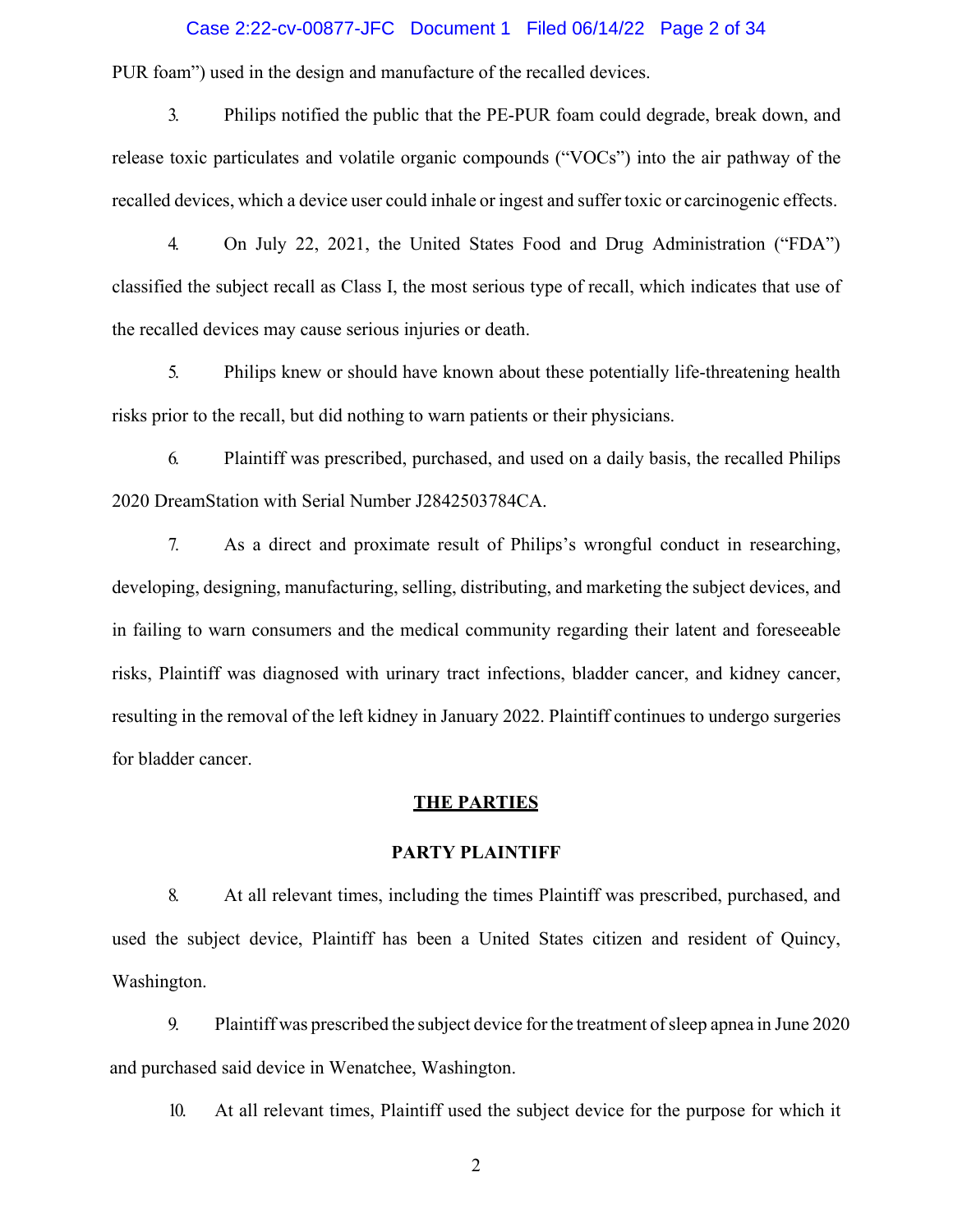## Case 2:22-cv-00877-JFC Document 1 Filed 06/14/22 Page 3 of 34

was researched, developed, designed, manufactured, sold, distributed, marketed and otherwise intended for.

11. As a result of using the subject device, Plaintiff was exposed to toxic and harmful substances and suffered severe personal injuries including urinary tract infections, bladder cancer, and kidney cancer, that would not have occurred but for the defective nature of the subject device and Philips's failure to warn Plaintiff or his physicians of the serious health risks associated with use of the subject devices

12. As a direct and proximate result of Philips' conduct, Plaintiff has suffered serious and substantial life-altering injuries, has incurred expenses related to medical treatment and will incur such expenses in the future, and has and will continue to have pain and suffering from said injuries.

#### **PARTY DEFENDANTS**

13. Philips NV is a public limited liability company established under the laws of the Kingdom of the Netherlands, having its principal executive offices at Philips Center, Amstelplein 2, 1096 BC Amsterdam, Netherlands.

14. Philips NV researches, develops designs, manufactures, sells, distributes, and markets BiPAP/CPAP and ventilator devices, including the recalled devices and subject devices.

15. Philips NV researched, developed, designed, manufactured, sold, distributed, and marketed the recalled devices, including the subject devices.

16. Philips NV is the parent company of Philips NA and Philips RS.

17. Philips NA is a Delaware corporation with its principal place of business located at 222 Jacobs Street, Floor 3, Cambridge, Massachusetts 02141.

18. Philips NA is wholly owned subsidiary of Philips NV.

19. Upon information and belief, Philips NA manages the operations of Philips NV's lines of business in North America, including Philips RS.

20. Philips NA researches, develops designs, manufactures, sells, distributes, and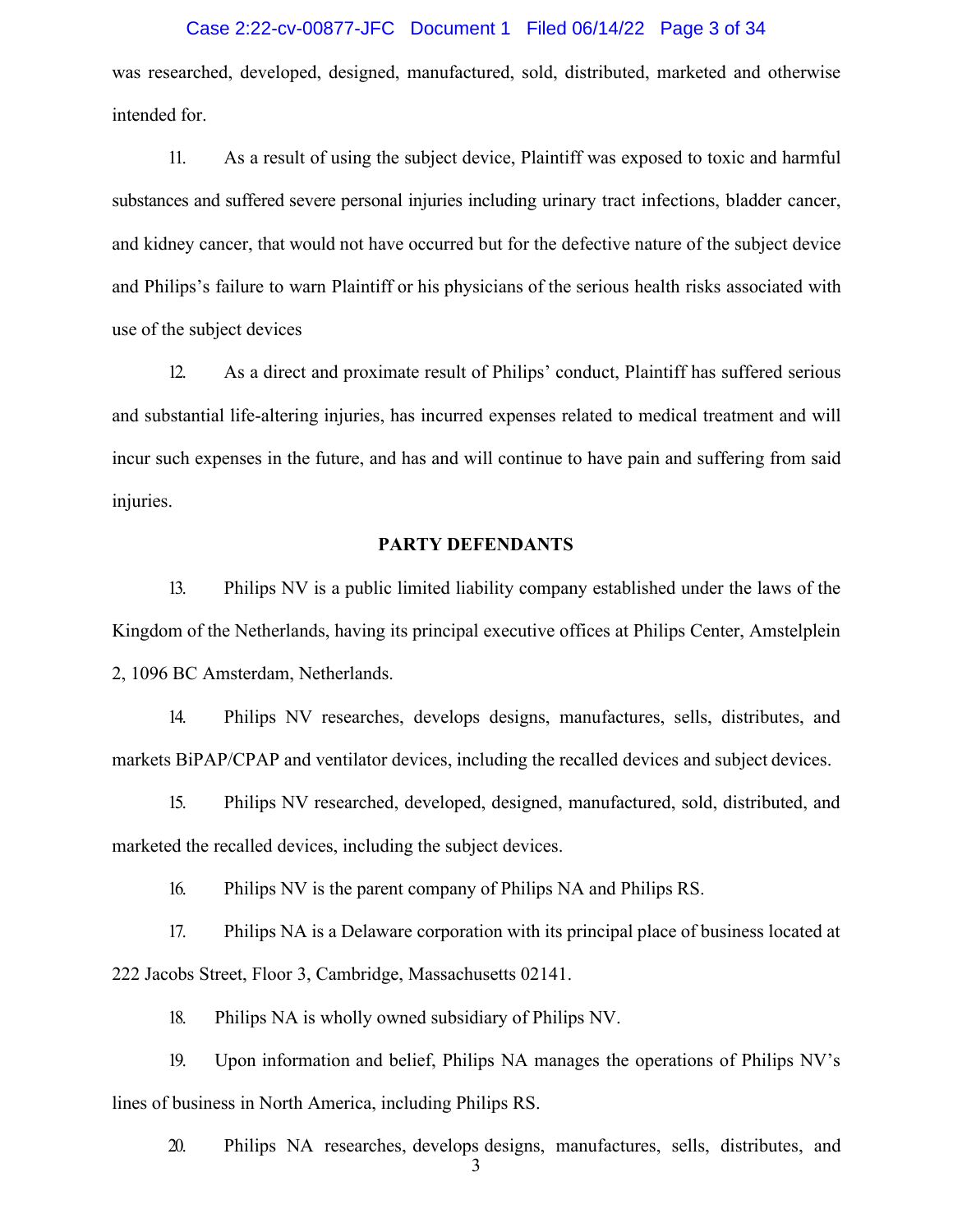#### Case 2:22-cv-00877-JFC Document 1 Filed 06/14/22 Page 4 of 34

markets BiPAP/ CPAP and ventilator devices, including the recalled devices and subject devices.

21. Philips NA researched, developed, designed, manufactured, sold, distributed, and marketed the recalled devices, including the subject devices.

22. Philips Holding is a Delaware corporation with its principal place of business located at 222 Jacobs Street, Floor 3, Cambridge, Massachusetts 02141.

23. Philips Holding is a holding company and the sole member of Philips NA.

24. Philips Holding researches, develops, designs, manufactures, sells, distributes, and markets BiPAP/ CPAP and ventilator devices, including the recalled and the subject devices.

25. Philips Holding researched, developed, designed, manufactured, sold, distributed, and marketed the recalled devices, including the subject devices.

26. Philips RS is a Delaware corporation with its principal place of business located at 6501 Living Place, Pittsburgh, Pennsylvania 15206.

27. Prior to December 2020, Philips RS operated under the name Respironics, Inc. ("Respironics"), which Philips NV acquired in 2008.

28. Philips RS researches, develops designs, manufactures, sells, distributes, and markets BiPAP and CPAP devices and ventilators, including the recalled devices and subject devices.

29. Philips RS researched, developed, designed, manufactured, sold, distributed, and marketed the recalled devices, including the subject devices

30. At all relevant times, Defendants were and are in the business of researching, developing, designing, manufacturing, selling, distributing, and marketing devices for the treatment of OSA and respiratory failure, including the recalled devices and subject devices.

31. At all relevant times, Defendants acted in concert in researching, developing, designing, manufacturing, selling, distributing, and marketing devices for the treatment of sleep apnea and respiratory failure, including the recalled devices and subject devices.

32. At all relevant times, Defendants combined their property and labor in a joint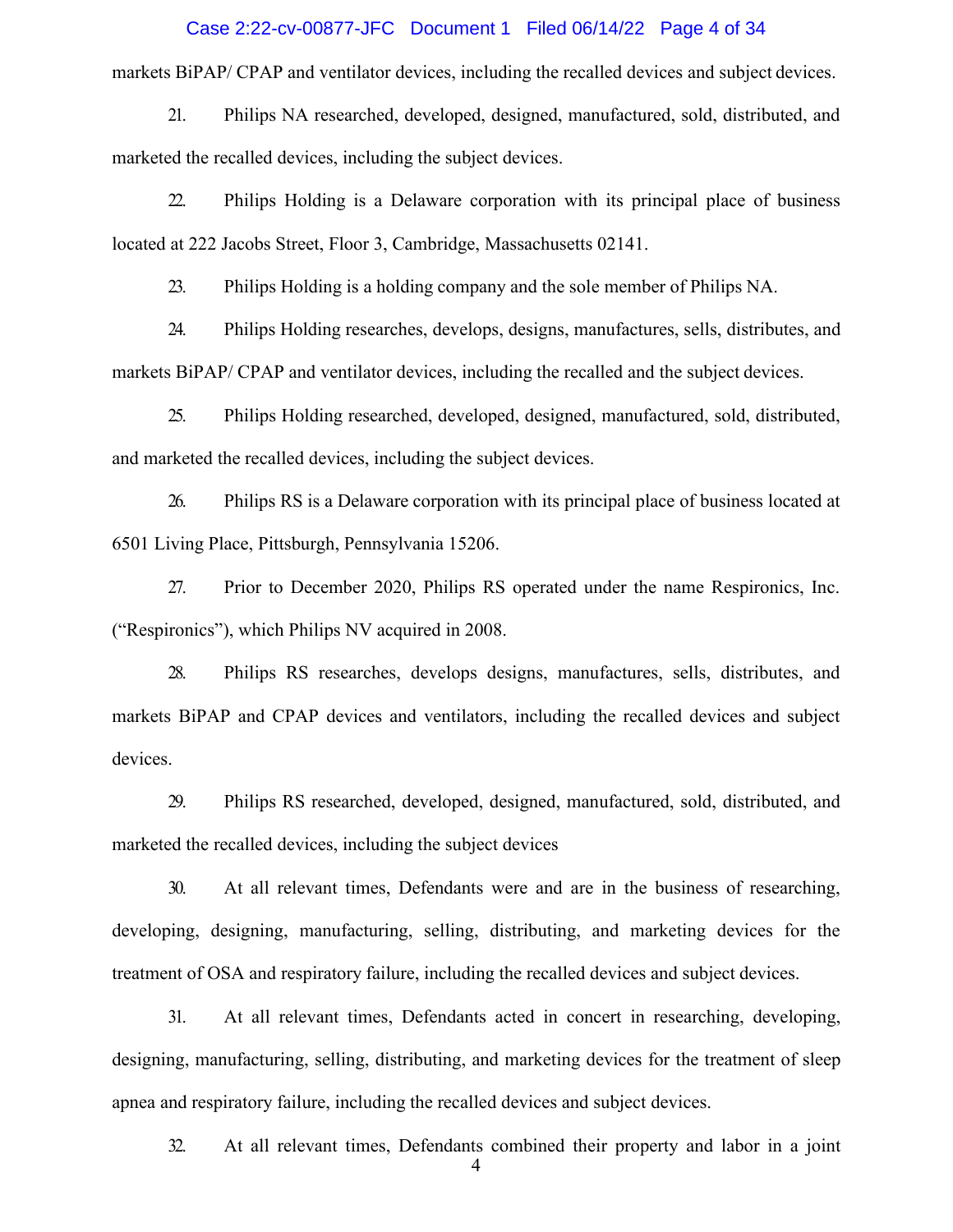#### Case 2:22-cv-00877-JFC Document 1 Filed 06/14/22 Page 5 of 34

undertaking for profit in the researching, developing, designing, manufacturing, selling, distributing, and marketing of device for the treatment of sleep apnea and respiratory failure, including the recalled devices and subject device, with rights of mutual control over each other.

33. At all relevant times, Defendants operated as a single enterprise, equally controlled each other's business affairs, commingled their assets and funds, disregarded corporate formalities, and used each other as corporate shields.

34. At all relevant times, Defendants were mere alter egos or instrumentalities of each other, and there is such a unity of interest and ownership between Defendants that the separate personalities of their respective entities ceased to exist.

35. At all relevant times, Defendants acted in all respects as agents or apparent agents of one another and, as such, are jointly liable to Plaintiff.

## **JURISDICTION AND VENUE**

36. This Court has diversity subject matter jurisdiction under 28 U.S.C. §1332, because Plaintiff and Defendants are citizens of different states and the amount in controversy exceeds \$75,000.00.

37. Specifically, as alleged herein, Plaintiff is a citizen of Quincy, Washington and Defendants are citizens of the Kingdom of the Netherlands and the States of Delaware, Massachusetts, and Pennsylvania.

38. Furthermore, the recalled products were primarily manufactured by Philips RS in Murrysville, Pennsylvania, which is located within the boundaries of the Western District of Pennsylvania.

39. Additionally, the damages Plaintiffsustained as a result of Defendants' researching, developing, designing, manufacturing, selling, distributing, and marketing of the subject device, and failure to warn of their serious and life-threatening risks, substantially exceed \$75,000.00.

40. United States District Court, Western District of Pennsylvania has specific personal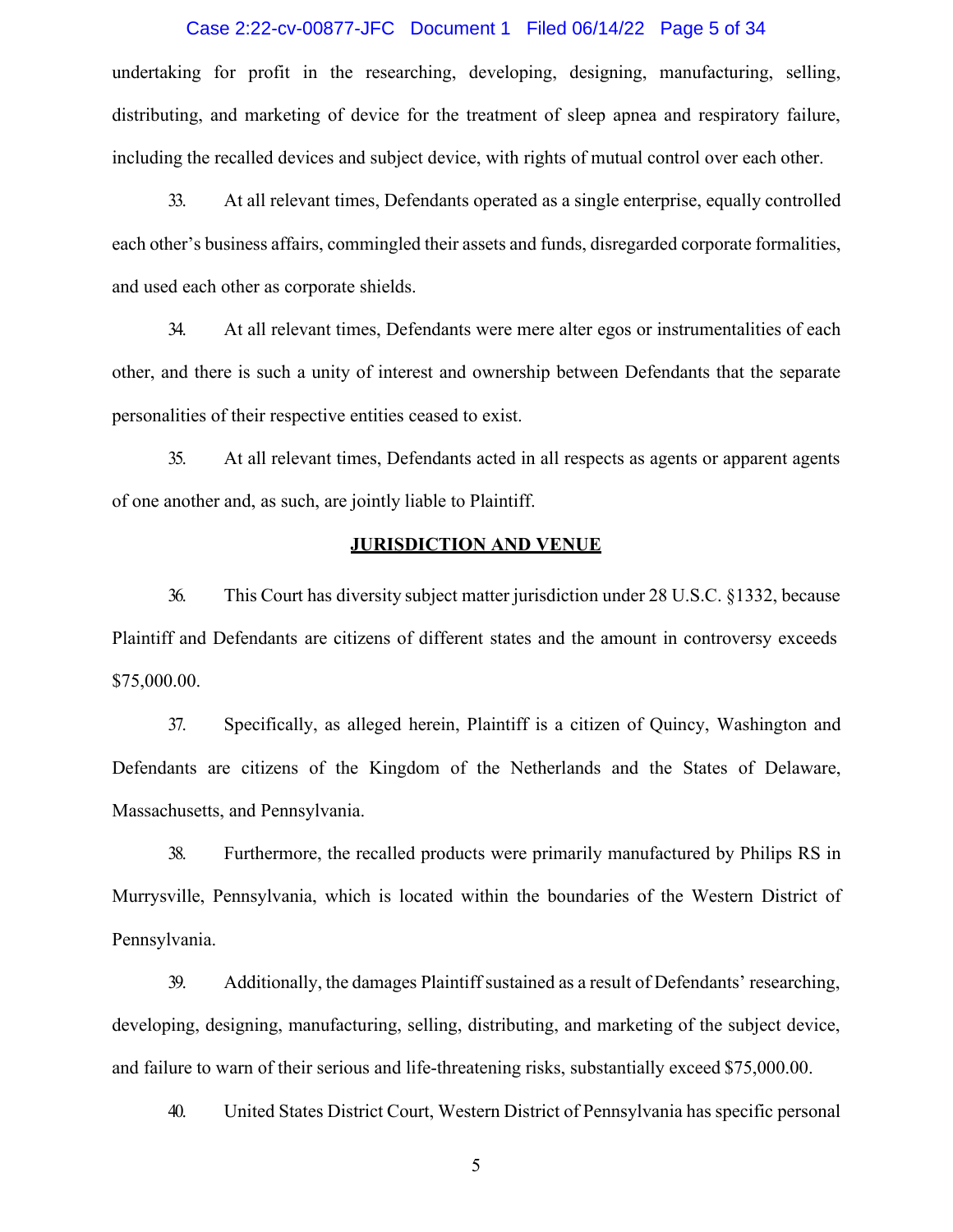#### Case 2:22-cv-00877-JFC Document 1 Filed 06/14/22 Page 6 of 34

jurisdiction over Defendants, pursuant to the Conditional Transfer Order issued on October 8, 2021 in the Judicial Panel on Multidistrict Litigation 3014.

41. On October 20, 2021, pursuant to the Conditional Transfer Order of the Judicial Panel on Multidistrict Litigation, this action was transferred pursuant to 28 U.S.C. § 1407 to the Western District of Pennsylvania for coordinated pretrial proceedings in MDL 3014, IN RE: PHILIPS RECALLED CPAP, BI-LEVEL PAP, AND MECHANICAL VENTILATOR PRODUCTS LITIGATIONS.

### **FACTUAL ALLEGATIONS**

#### **A. Background on Positive Airway Pressure Devices and Mechanical Ventilators.**

42. BiPAP and CPAP devices, as well as mechanical ventilators, are medical devices designed to help patients breathe.

43. BiPAP and CPAP devices are types of positive airway pressure ("PAP") devices typically used to treat sleep apnea.

44. Sleep apnea is a breathing disorder characterized by repeating episodes of breathing cessation due to upper airway collapse during sleep. The episodes of breathing cessation are called "apneas," which can result in snoring, daytime sleepiness, and fatigue, but also increased risk of severe cardiovascular conditions, such as coronary artery disease, congestive heart failure, stroke, and sudden cardiac death.

45. CPAP devices work by delivering a continuous stream of filtered and pressurized air into a patient's airway, using a motor to draw room-temperature air through a filter and force the filtered air into a flexible tube attached to a mask covering the patient's nose or mouth. The continuous stream of filtered and pressurized air holds the airway open and prevents it from collapsing during sleep.

46. BiPAP devices are a common alternative to CPAP devices, and use two different pressures to hold the airway open during inhalation and exhalation.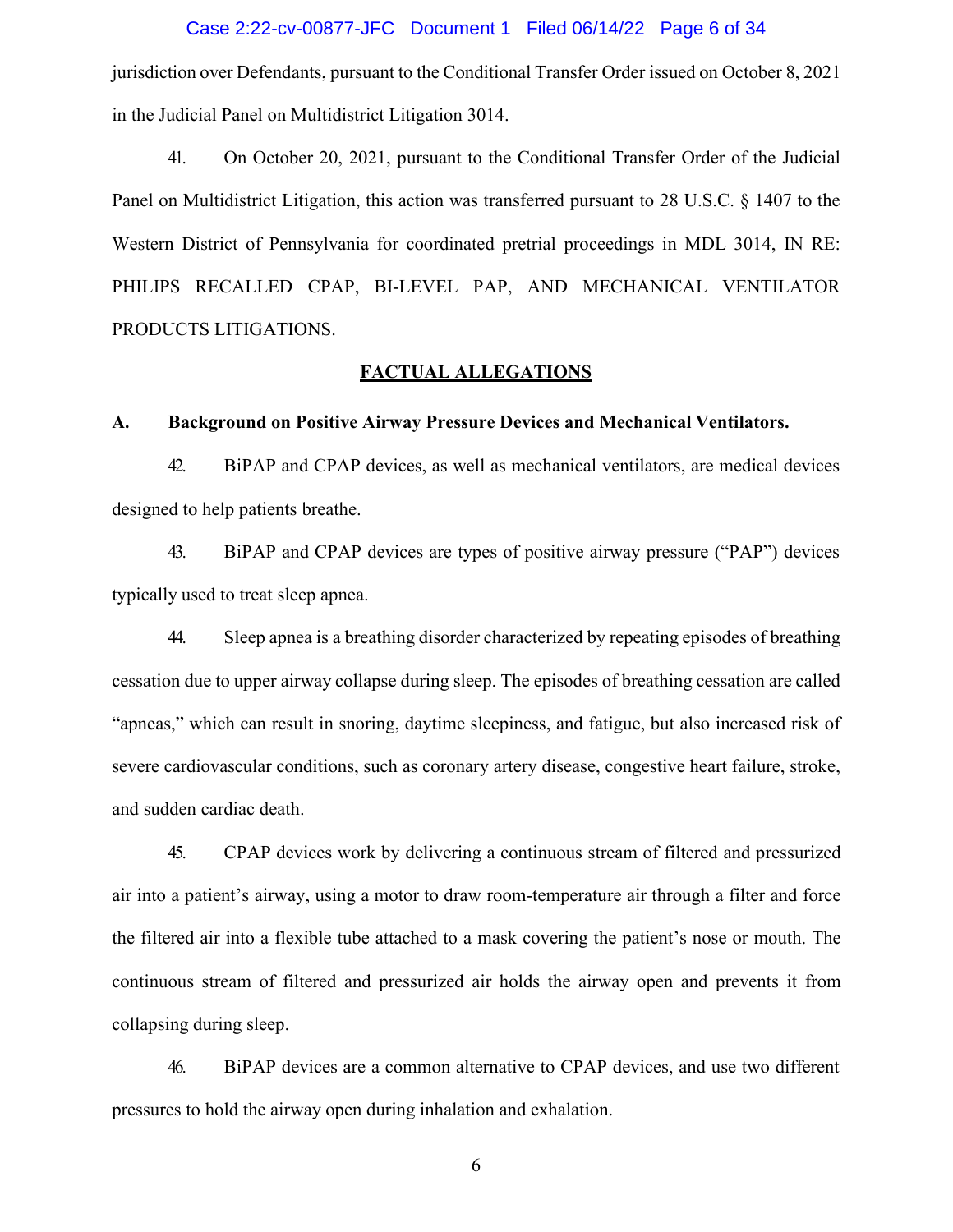## Case 2:22-cv-00877-JFC Document 1 Filed 06/14/22 Page 7 of 34

47. Patients who use PAP devices to treat sleep apnea typically use them every night while sleeping.

48. Ventilators are medical devices that take on the work of breathing when a patient suffers respiratory failure or is unable to breathe enough on their own, such as during surgery

49. Respiratory failure is a serious condition that develops when the lungs cannot get enough oxygen into the blood resulting in a buildup of carbon dioxide that can damage tissues and organs and further impair oxygenation of the blood.

50. Ventilators work by applying positive pressure to the airway through an endotracheal tube, tracheostomy tube, or breathing mask, and blow air into the lungs. Patients usually exhale the air on their own, but sometimes the ventilator does it for them.

51. Some patients require ventilators for short periods of time, such as during surgery and under anesthesia, while other patients must use ventilators for longer periods of time or even the rest of their lives.

#### **B. Rapid Growth of the OSA Treatment Industry.**

52. OSA treatment is a multi-billion-dollar global industry dominated by the North American market, specifically the United States. In 2020, the global OSA device market was valued at \$3.7 billion; the North American market accounted for a revenue share of 49.0%.<sup>[1](#page-6-0)</sup> Moreover, within the North American market, the United States alone accounted for a revenue share of  $91\%$ <sup>2</sup>

<span id="page-6-0"></span><sup>1</sup> Sleep Apnea Devices Market Size, Share & Trends Analysis Report By Product Type (Diagnostic Devices, Therapeutic Devices, Sleep Apnea Masks), By Region (North America, Europe, APAC, Latin America, MEA), And Segment Forecasts, 2021 – 2028, <https://www.grandviewresearch.com/industry-analysis/sleep-apnea-devices-market> (last accessed September 2, 2021).

<span id="page-6-1"></span><sup>2</sup> Sleep Apnea Devices Market Size By Product (Therapeutics {Airway Clearance System, Adaptive Servo-ventilation {ASV}, Positive Airway Pressure {PAP} Device, Oral Appliances, Oxygen Devices}, Diagnostics {Actigraphy Systems, Polysomnography {PSG} Device, Respiratory Polygraph, Sleep Screening Devices}), By End-use (Home Care Settings &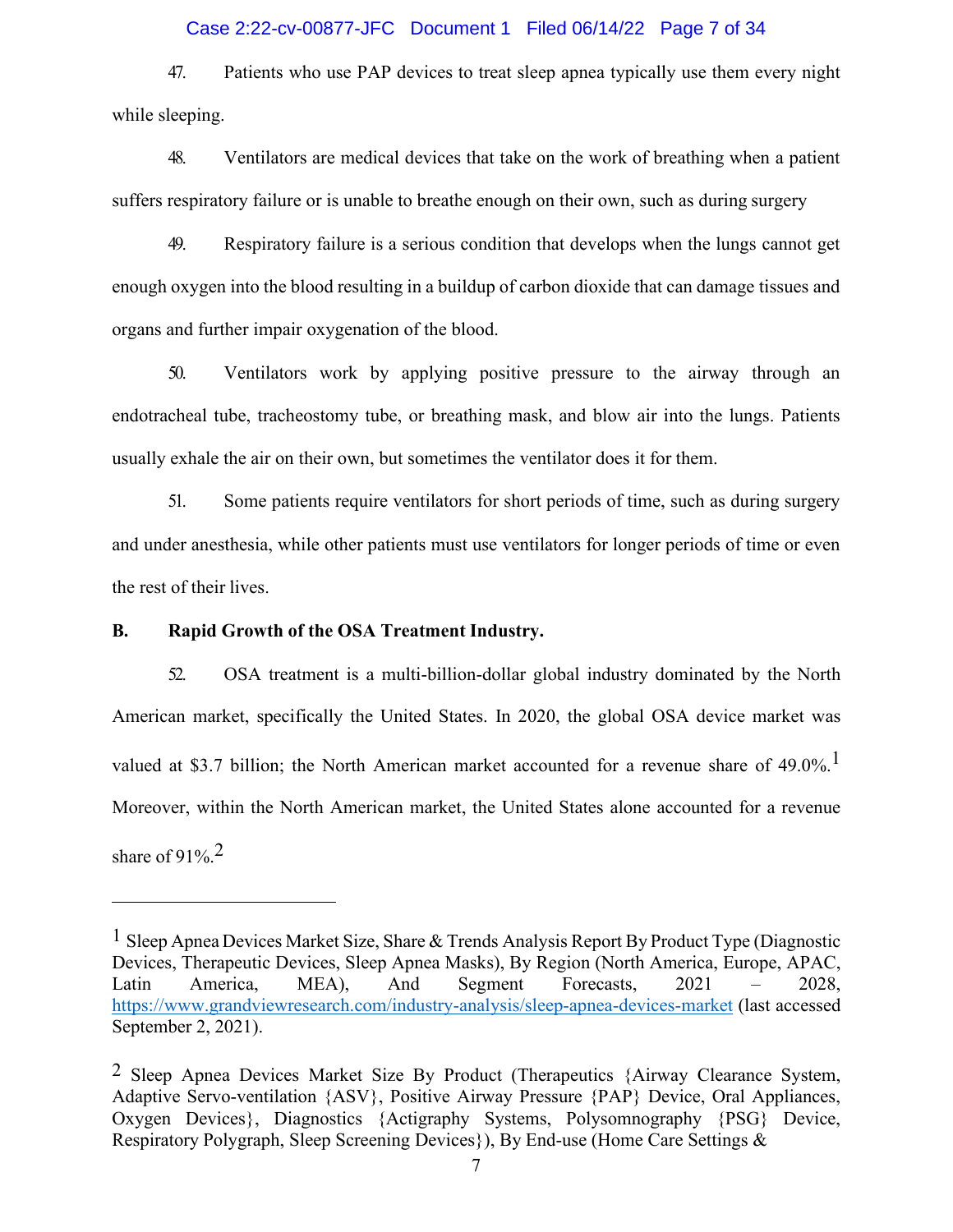### Case 2:22-cv-00877-JFC Document 1 Filed 06/14/22 Page 8 of 34

53. Likewise, the ventilator market represents another multi-billion-dollar industry. In 2020, the global ventilator market size was valued at \$7.2 billion and is expected to grow at a compound annual rate of 4.9% from 2021 to 2028. North America dominates the ventilator market as well, accounting for a revenue share of  $60\%$  in 2020.<sup>3</sup>

54. Philips is a major manufacturer of PAP devices and ventilators, among other products, and earns substantial revenue from the research, development, design, manufacture, sale, distribution, and marketing of these devices.

55. According to Philips's 2020 Annual Report, "Sleep & Respiratory Care" constituted approximately 49% of Philips's total sales in its Connected Care line of business, which accounted for 28% of Philips's overall sales of about  $\epsilon$ 19.[5](#page-7-2)35 billion (\$23.735 billion).<sup>4, 5</sup>

56. The basic technology used in PAP devices today was originally developed in 1980 by an Australian pulmonologist, Dr. Colin Sullivan, who first used it to treat dogs with respiratory problems before the technology was adapted to humans.

57. Respironics commercialized this technology and sold the first publicly available CPAP device in 1985. ResMed, an industry competitor, followed with the release of its own CPAP device in 1989.

Individuals, Sleep Laboratories & Hospitals), COVID19 Impact Analysis, Regional Outlook, Application Potential, Price Trends, Competitive Market Share & Forecast, 2021 – 2027, <https://www.gminsights.com/industry-analysis/sleep-apnea-devices-market-report> (last accessed September 2, 2021).

<span id="page-7-0"></span> $3$  Mechanical Ventilator Market Size, Share & Trends Analysis Report, By Product (Critical care, Neonatal, Transport and Portable), By Region (North America, Europe, APAC, Latin America, MEA), And Segment Forecasts, 2021 – 2028, [https://www.grandviewresearch.com/industry](https://www.grandviewresearch.com/industry-analysis/mechanical-ventilators-market)[analysis/mechanical-ventilators-market](https://www.grandviewresearch.com/industry-analysis/mechanical-ventilators-market) (last accessed September 2, 2021).

<span id="page-7-1"></span> $4 \text{ U.S. dollar equivalence is based on the average EUR/USD exchange rate on January 25, 2021}$ when Philips announced its 2020 Fourth Quarter and Annual Results (1 EUR = 1.215 USD).

<span id="page-7-2"></span><sup>5</sup> PHILIPS, ANNUAL REPORT 2020 (2021).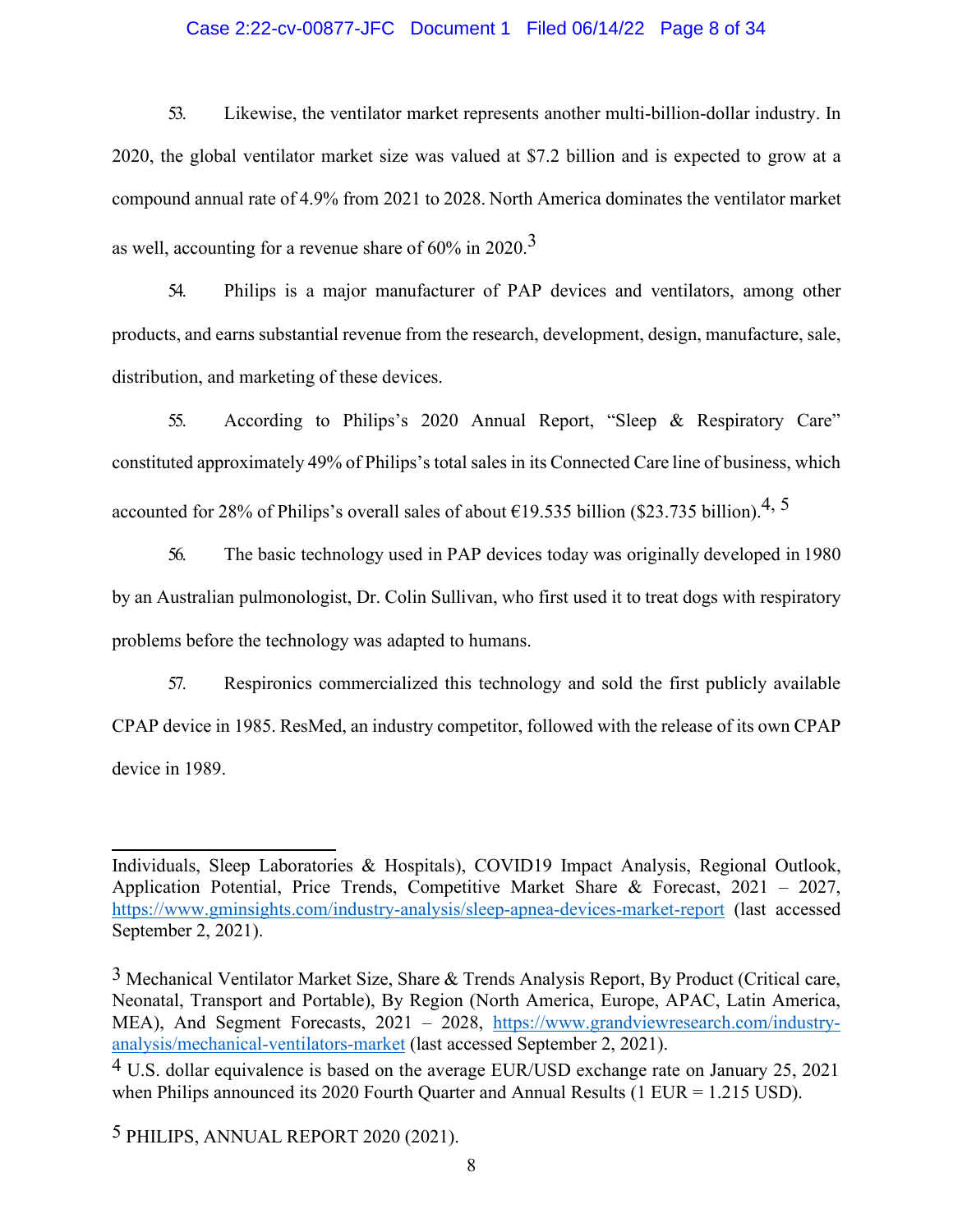#### Case 2:22-cv-00877-JFC Document 1 Filed 06/14/22 Page 9 of 34

58. These first-generation PAP devices created a new and commercially viable field of respiratory therapy. However, the devices themselves were large and noisy, resulting in an "armsrace" between competing manufacturers to develop devices that were smaller, more responsive to patient breathing patterns, and, most importantly, quieter.

59. The noise level of PAP devices became a driver of adult consumer preference because loud devices interrupt the peaceful sleep of both the patient and their partner, making it less likely the patient will regularly use the device.

60. The issue of noise is also a particular problem in neonatal intensive care units (NICUs) where infants may remain on ventilators or PAP devices for long periods of time. As a result, hospitals also prefer quieter devices to protect the hearing of infants in the NICU.

61. Determined to develop the quietest devices on the market with the lowest possible decibel rating, device manufacturers, such as Philips, filled PAP and ventilator devices with sound abating foam to reduce the noise emitted from the motor and airflow.

62. Since 2009, Philips has incorporated PE-PUR foam in its PAP devices and ventilators, including the subject devices, for sound abatement purposes.

63. However, PE-PUR foam can degrade into particles and off-gas certain chemicals.

64. This process PE-PUR foam degradation is caused or exacerbated by environmental factors, such as heat, humidity, or moisture.

65. The particulates and off-gas chemicals resulting from the degradation of PE-PUR foam are toxic and cause both short-term and long-term health risks.

66. Nevertheless, owing to the design of Philips's PAP devices and ventilators, including the subject devices, forced air passes through potentially degraded PE-PUR foam before it is pumped into the patient's airway, thus exposing users to these toxins.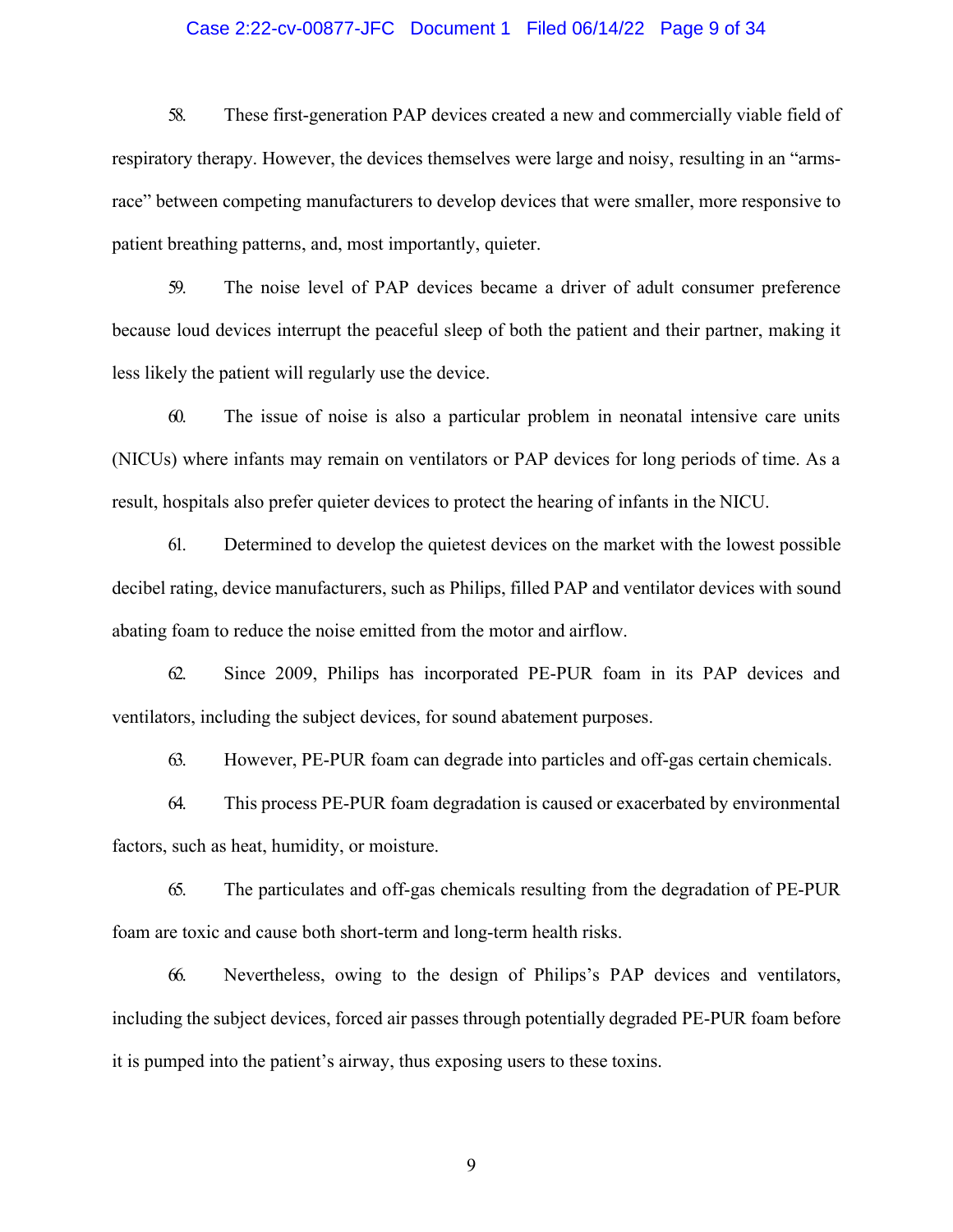## Case 2:22-cv-00877-JFC Document 1 Filed 06/14/22 Page 10 of 34

## **C. FDA 510(k) Clearance Process.**

67. For decades, medical device manufacturers, including Philips, have used the 510(k)-clearance process to market PAP devices and ventilators in the United States.

68. The 510(k)-clearance process refers to Section 510(k) of the Medical Device Amendments of 1976 ("MDA") of the Federal Food, Drug and Cosmetic Act.

69. Under this process, device manufacturers are only required to notify FDA at least ninety (90) days before marketing a device claimed to be "substantially equivalent" to a device FDA approved for sale prior to 1976, when the MDA was enacted.

70. Under Section 510(k) of the Federal Food, Drug and Cosmetic Act, a medical device does not have to go through the rigors of a clinical study to gain approval by FDA.

71. Subsequent amendments to the MDA allowed for 510(k) clearance of products deemed "substantially equivalent" to post-MDA 510(k) cleared devices.

72. Through this domino effect, medical devices deemed "substantially equivalent" to devices previously approved for sale by FDA prior to 1976 could be sold to patients in a matter of ninety (90) days without any clinical testing demonstrating the device's efficacy or safety.

73. Clearance for sale under the 510(k) process does not equate to "FDA approval" of the cleared device.

74. In 2012, at the request of FDA, National Institute of Health ("NIH") conducted a thorough review of the 510(k) process, coming to the major conclusion that this process was not intended to ensure the safety of medical devices, stating:

> The  $510(k)$ -clearance process is not intended to evaluate the safety and effectiveness of medical devices with some exceptions. The 510(k) process cannot be transformed into a pre-market evaluation of safety and effectiveness so long as the standard for clearance is substantial equivalence to any previously cleared device.<sup>6</sup>

75. NIH explained, "[t]he assessment of substantial equivalence does not require an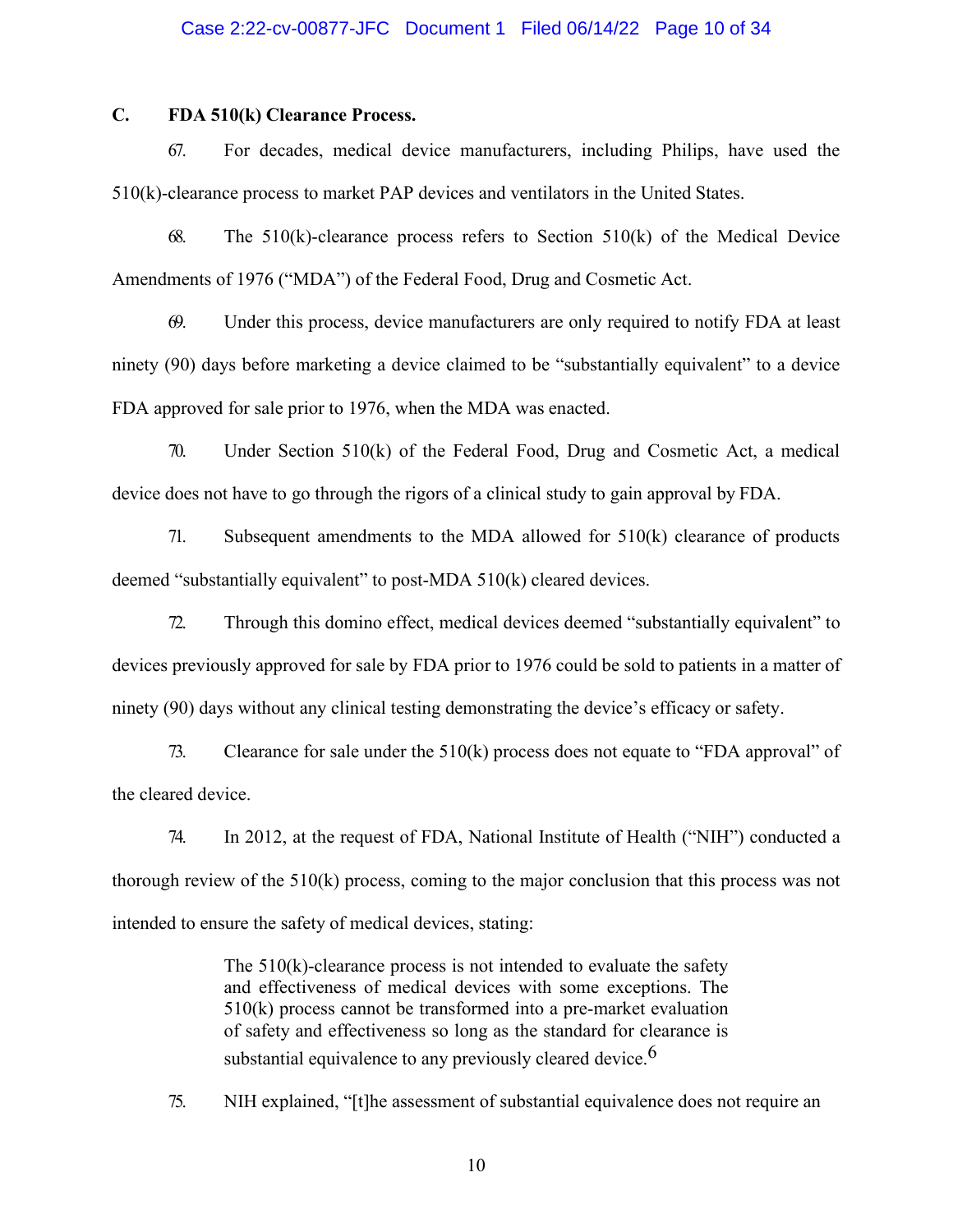# Case 2:22-cv-00877-JFC Document 1 Filed 06/14/22 Page 11 of 34

independent demonstration that the new device provides a 'reasonable assurance of safety and effectiveness."<sup>7</sup>

76. Further, the NIH pointed out that the classification of predicate devices approved for sale prior to the 1976 MDA "did not include any evaluation of the safety and effectiveness of individual medical devices … [t]hus, it is common for devices to be cleared through the 510(k) program by being found substantially equivalent to devices that were never individually evaluated for safety and effectiveness, either through the original device classification program or through the  $510(k)$  process." $8$ 

77. Philips utilized the 510(k)-clearance process for the recalled devices, including the subject devices.

# **D. Life-Threatening Risks Result in a Massive Recall.**

78. On April 13, 2021, Philips announced the launch of the DreamStation 2, the latest generation of Philips's flagship BiPAP/CPAP product family known as the "DreamStation."

79. Less than two weeks later, on April 26, 2021, Philips released its 2021 Q1 Quarterly Report, which included a regulatory update that warned its investors of "possible risks to users

<span id="page-10-1"></span><span id="page-10-0"></span>7 *Id*. at 6.

8 *Id*. at 5.

 $6$  Institute of Medicine (U.S.). Committee on the Public Health Effectiveness of the FDA 510(k) Clearance Process, Medical Devices and the Public's Health 189 (Institute of [Medicine, 2](https://www.google.com/search?hl=en&gbpv=1&dq=%22The%2B510(k)-clearance%2Bprocess%2Bis%2Bnot%2Bintended%2Bto%2Bevaluate%2Bthe%2Bsafety%2Band%2Beffectiveness%2Bof%2Bmedical%2Bdevices%2Bwith%2Bsome%2Bexceptions.%2BThe%2B510(k)%2Bprocess%2Bcannot%2Bbe%2Btransformed%2Binto%2Ba%2Bpre-market%22&pg=PA193&printsec=frontcover&q=inauthor%3A%22Institute%2Bof%2BMedicine%22&tbm=bks&sa=X&ved=2ahUKEwjdjvGsyvLyAhUhT98KHd5yC44QmxMoAXoECAoQAw)011).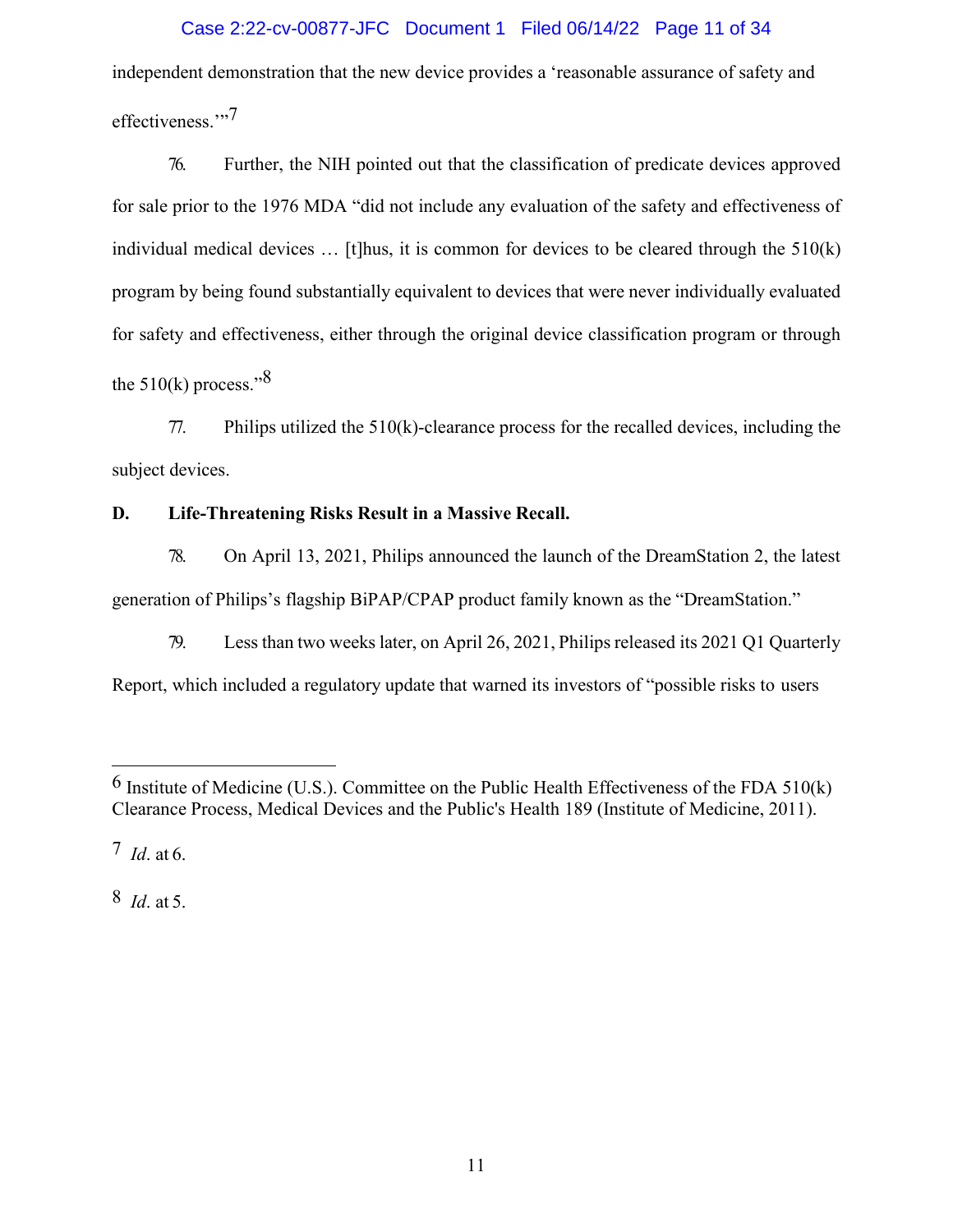# Case 2:22-cv-00877-JFC Document 1 Filed 06/14/22 Page 12 of 34

related to the sound abatement foam used in certain of Philips's sleep and respiratory care devices

currently in use."The update nevertheless assured shareholders that Philips's upcoming and latest

generation device, DreamStation 2, was not affected. [9](#page-11-0)

80. On June 14, 2021, Philips announced an official world-wide recall of certain BiPAP

and CPAP devices and ventilators that incorporated PE-PUR foam and pose life-threatening health

risks to users:

To date, Philips has produced millions of Bi-Level PAP, CPAPand mechanical ventilator devices using the PE-PUR sound abatement foam. Despite a low complaint rate (0.03% in 2020), Philips determined based on testing that there are possible risks to users related to this type of foam. The risks include that the PE- PUR foam may degrade into particles which may enter the device's air pathway and be ingested or inhaled by the user, and the foam may off-gas certain chemicals. The foam degradation may be exacerbated by use of unapproved cleaning methods, such as ozone, [\*\*] and high heat and high humidity environments may also contribute to foam degradation.

Therefore, Philips has decided to voluntarily issue a recall notification [\*] to inform patients and customers of potential impacts on patient health and clinical use related to this issue, as well as instructions on actions to be taken.<sup>10</sup>

81. The recall notification identified the following devices, including the subject

devices, as affected by the recall:

## a. **CPAP and BiPAP Devices**:

Continuous Ventilator, Non-life Supporting

- 1. DreamStation ASV;
- 2. DreamStation ST, AVAPS;
- 3. SystemOne ASV4;

<span id="page-11-1"></span><span id="page-11-0"></span>9 PHILIPS, Q1 2021 QUARTERLY REPORT (2021).

[sleep-and-respiratory-care-devices.html](https://www.usa.philips.com/a-w/about/news/archive/standard/news/press/2021/20210614-philips-issues-recall-notification-to-mitigate-potential-health-risks-related-to-the-sound-abatement-foam-component-in-certain-sleep-and-respiratory-care-devices.html) (last visited Sept. 9, 2021).

 $10$  Philips issues recall notification\* to mitigate potential health risks related to the sound abatement foam component in certain sleep and respiratory care devices, [https://www.usa.philips.com/a-](https://www.usa.philips.com/a-w/about/news/archive/standard/news/press/2021/20210614-philips-issues-recall-notification-to-mitigate-potential-health-risks-related-to-the-sound-abatement-foam-component-in-certain-sleep-and-respiratory-care-devices.html) [w/about/news/archive/standard/news/press/2021/20210614](https://www.usa.philips.com/a-w/about/news/archive/standard/news/press/2021/20210614-philips-issues-recall-notification-to-mitigate-potential-health-risks-related-to-the-sound-abatement-foam-component-in-certain-sleep-and-respiratory-care-devices.html) [philips-issues-recall-notification-to-](https://www.usa.philips.com/a-w/about/news/archive/standard/news/press/2021/20210614-philips-issues-recall-notification-to-mitigate-potential-health-risks-related-to-the-sound-abatement-foam-component-in-certain-sleep-and-respiratory-care-devices.html) [mitigate-potential-health-risks-related-to-the-sound](https://www.usa.philips.com/a-w/about/news/archive/standard/news/press/2021/20210614-philips-issues-recall-notification-to-mitigate-potential-health-risks-related-to-the-sound-abatement-foam-component-in-certain-sleep-and-respiratory-care-devices.html)[abatement-foam-component-in-certain-](https://www.usa.philips.com/a-w/about/news/archive/standard/news/press/2021/20210614-philips-issues-recall-notification-to-mitigate-potential-health-risks-related-to-the-sound-abatement-foam-component-in-certain-sleep-and-respiratory-care-devices.html)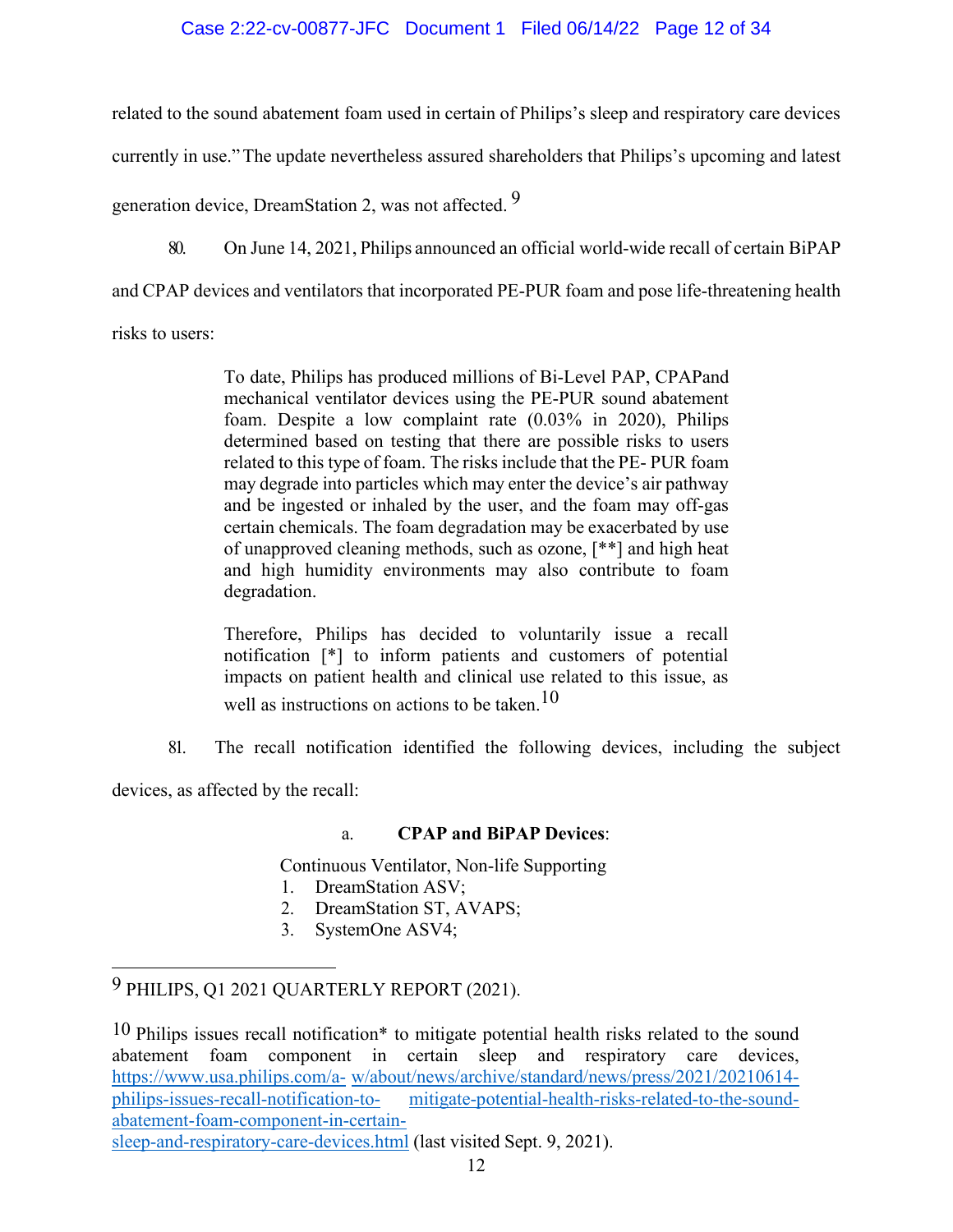- 4. C-Series ASV, S/T, AVAPS;
- 5. OmniLab Advanced+;

Non-continuous Ventilator

- 6. SystemOne Q series;
- 7. DreamStation CPAP, AutoCPAP, BiPAP;
- 8. DreamStation Go CPAP, APAP;
- 9. Dorma 400, 500 CPAP;
- 10. REMStar SE AutoCPAP;

Continuous Ventilator, Minimum Ventilatory Support, Facility Use Device: 11. E30  $11$ 

## b. **Ventilators**:

Continuous Ventilator

- 1. Trilogy 100;
- 2. Trilogy 200;
- 3. Garbin Plus, Aeris, LifeVent Ventilator;

Continuous Ventilator, Minimum Ventilatory Support, Facility Use

- 4. A-Series BiPAP Hybrid A30;
- 5. A-Series BiPAP V30 Auto;

Continuous Ventilator, Non-life Supporting

- 6. A-Series BiPAP A40;
- 7. A-Series BiPAP A30.
- 82. The recall notification further admitted that degradation of the PE-PUR foam in the

recalled devices exposes users to toxic and carcinogenic foam particulates and VOC emissions and

poses the following critical safety risks:

The potential risks of particulate exposure include headache, irritation, inflammation, respiratory issues, and possible toxic and carcinogenic effects. The potential risks of chemical exposure due to off-gassing include headache, irritation, hypersensitivity, nausea/vomiting, and possible toxic and carcinogenic effects.  $^{12}$ 

<span id="page-12-0"></span><sup>&</sup>lt;sup>11</sup> The E30 ventilator did not receive 510(k)-clearance, but rather FDA Emergency Use Authorization as a result of the COVID-19 pandemic.

<span id="page-12-1"></span> $12$  Philips issues recall notification\* to mitigate potential health risks related to the sound abatement foam component in certain sleep and respiratory care devices, *supra* note 5.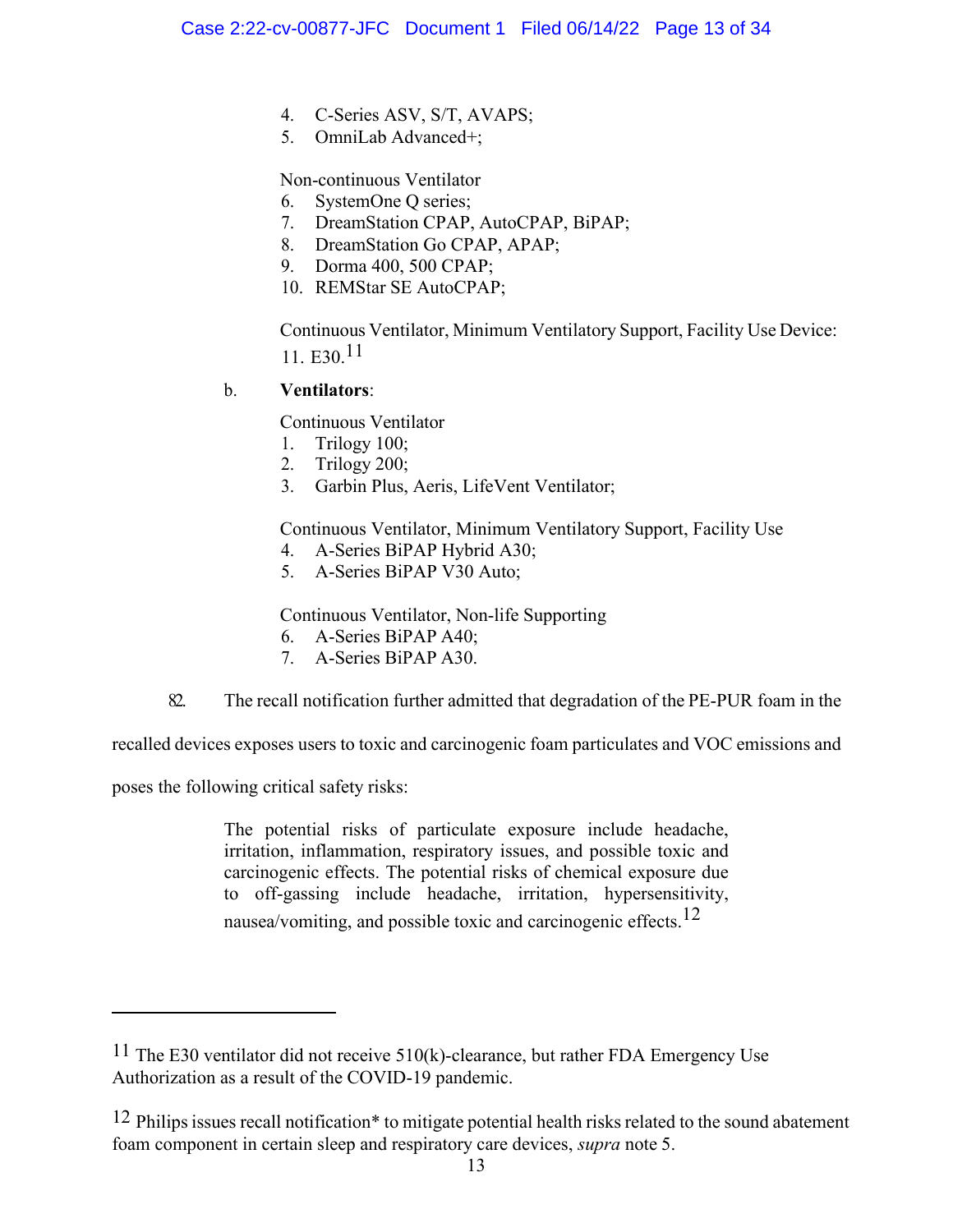## Case 2:22-cv-00877-JFC Document 1 Filed 06/14/22 Page 14 of 34

83. On the same date, Philips further issued a separate notice directed to health care providers, which warned that PE-PUR foam degradation "could result in a wide range of potential patient impact," including "serious injury which can be life-threatening," "permanent impairment," or "require medical intervention to preclude permanent impairment."<sup>13</sup> The notice to health care providers detailed two types of health hazards arising from PE-PUR foam degradation: ingestion or inhalation of toxic particulates and VOCs.

84. Philips disclosed that it "received several complaints regarding the presence of black debris/particles within the airpath circuit (extending from the device outlet, humidifier, tubing, and mask)," which a user might ingest or inhale and that lab analysis revealed that even before the particulates appear, the degraded foam may generate harmful chemicals:

> Potential Hazard: Philips has determined from user reports and lab testing that under certain circumstances the foam may degrade into particles which may enter the device's air pathway and be ingested or inhaled by the user of its Continuous Positive Airway Pressure (CPAP), BiLevel Positive Airway Pressure (BiLevel PAP) and Mechanical Ventilator devices. The foam degradation may be exacerbated by environmental conditions of higher temperatures and humidity in certain regions. Unauthorized cleaning methods such as ozone may accelerate potential degradation.

> The absence of visible particles does not mean that foam breakdown has not already begun. Lab analysis of the degraded foam reveals the presence of potentially harmful chemicals including:

- Toluene Diamine
- Toluene Diisocyanate
- Diethylene glycol $14$

<span id="page-13-1"></span>14 *Id*.

<span id="page-13-0"></span><sup>13</sup> Sleep and Respiratory Care update Clinical information for physicians, [https://www.philips.com/c-dam/b2bhc/master/landing-pages/src/update/documents/global](https://www.philips.com/c-dam/b2bhc/master/landing-pages/src/update/documents/global-corporate/philips-clinical-information-for-physicians-and-providers.pdf)[corporate/philips-clinical-information-for-physicians-and-providers.pdf](https://www.philips.com/c-dam/b2bhc/master/landing-pages/src/update/documents/global-corporate/philips-clinical-information-for-physicians-and-providers.pdf) (last visited Sept. 9, 2021).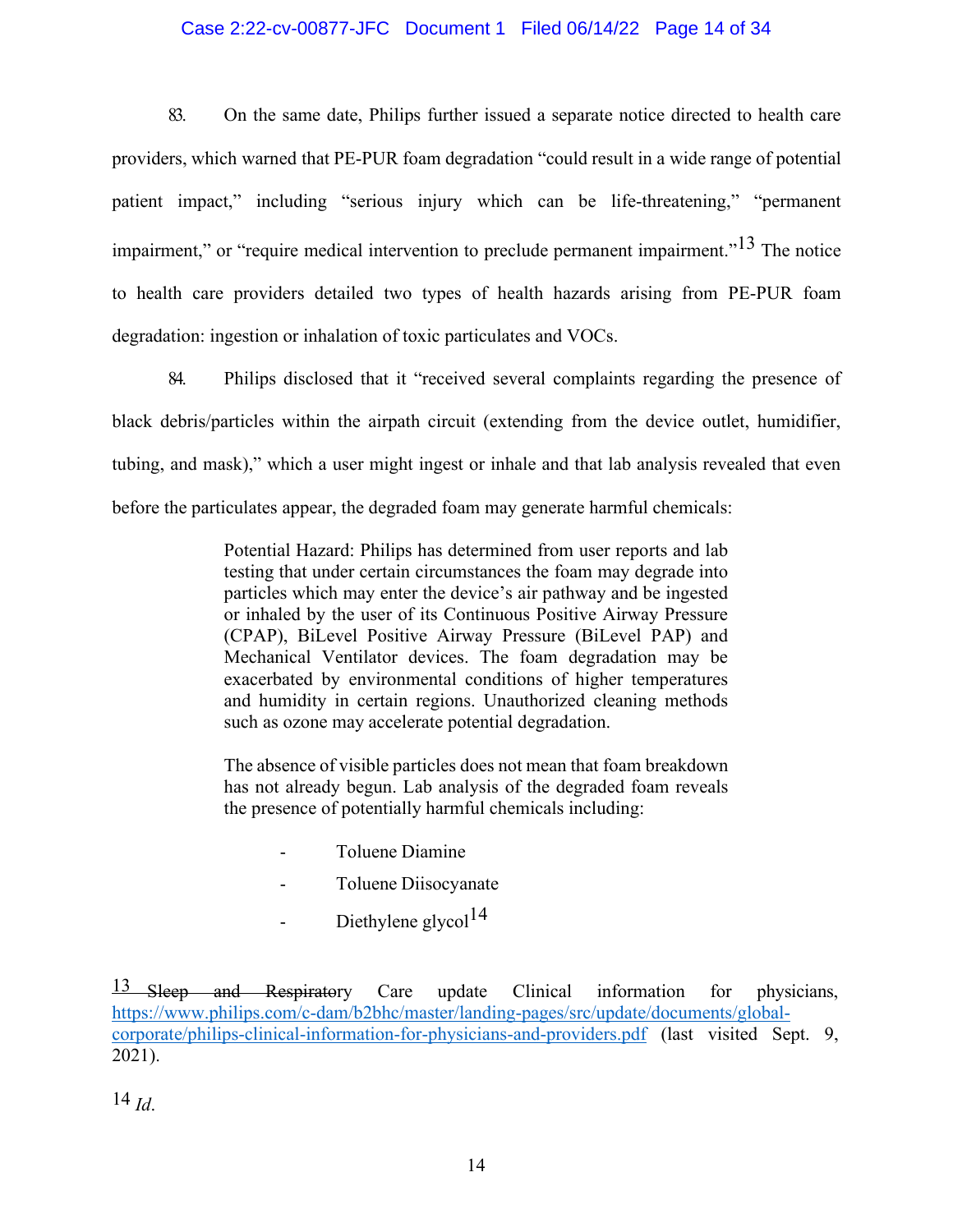# Case 2:22-cv-00877-JFC Document 1 Filed 06/14/22 Page 15 of 34

85. Toluene diamine ("TDA") is classified by United States Environmental Protection Agency ("EPA") as a probable human carcinogen.<sup>[15](#page-14-0)</sup> The EPA also determined that acute exposure to TDA can produce severe skin and eye irritation, sometimes leading to permanent blindness, respiratory problems (*e.g.*, asthma), rise in blood pressure, dizziness, convulsions, fainting, and coma.

86. Toluene diisocyanate ("TDI") is considered by National Institute for Occupational Safety and Health ("NIOSH") to be a potential human carcinogen.<sup>[16](#page-14-1)</sup>

87. Diethylene glycol ("DEG") is a widely used solvent, but there is limited information about its toxicity in humans, despite its historical involvement in mass poisonings around the world. Famously, DEG caused the death of one-hundred (100) people across fifteen (15) states in the 1937 Elixir Sulfanilamide Incident, which served as a catalyst for the enactment of the Federal Food, Drug, and Cosmetic Act in 1938[.17](#page-14-2)

88. Philips also explained that testing confirmed the presence of several harmful organic compounds that may off-gas from the degraded foam and cause adverse health effects:

> Potential Hazard: Lab testing performed for and by Philips has also identified the presence of VOCs which may be emitted from the sound abatement foam component of affected device(s). VOCs are emitted as gases from the foam included in the CPAP, BiLevel PAP and MV devices and may have short- and long-term adverse health effects.

> Standard testing identified two compounds of concern (COC) may be emitted from the foam that are outside of safety thresholds. The compounds identified are the following:

<span id="page-14-0"></span><sup>15</sup> Toluene-2, 4-Diamine, United States Environmental Protection Agency (January 2000), [https://www.epa.gov/sites/default/files/2016-09/documents/toluene-2-4](https://www.epa.gov/sites/default/files/2016-09/documents/toluene-2-4-diamine.pdf) [diamine.pdf](https://www.epa.gov/sites/default/files/2016-09/documents/toluene-2-4-diamine.pdf)

<span id="page-14-1"></span><sup>16</sup> Centers for Disease Control and Prevention, The National Institute of Occupational Safety and Health (NIOSH), <https://www.cdc.gov/niosh/npg/npgd0621.html> (last visited Sept. 9, 2021).

<span id="page-14-2"></span><sup>17</sup> Sulfanilamide Disaster, U.S. Food & Drug Administration, FDA Consumer Magazine (June 1981), <https://www.fda.gov/files/about%20fda/published/The-Sulfanilamide-Disaster.pdf>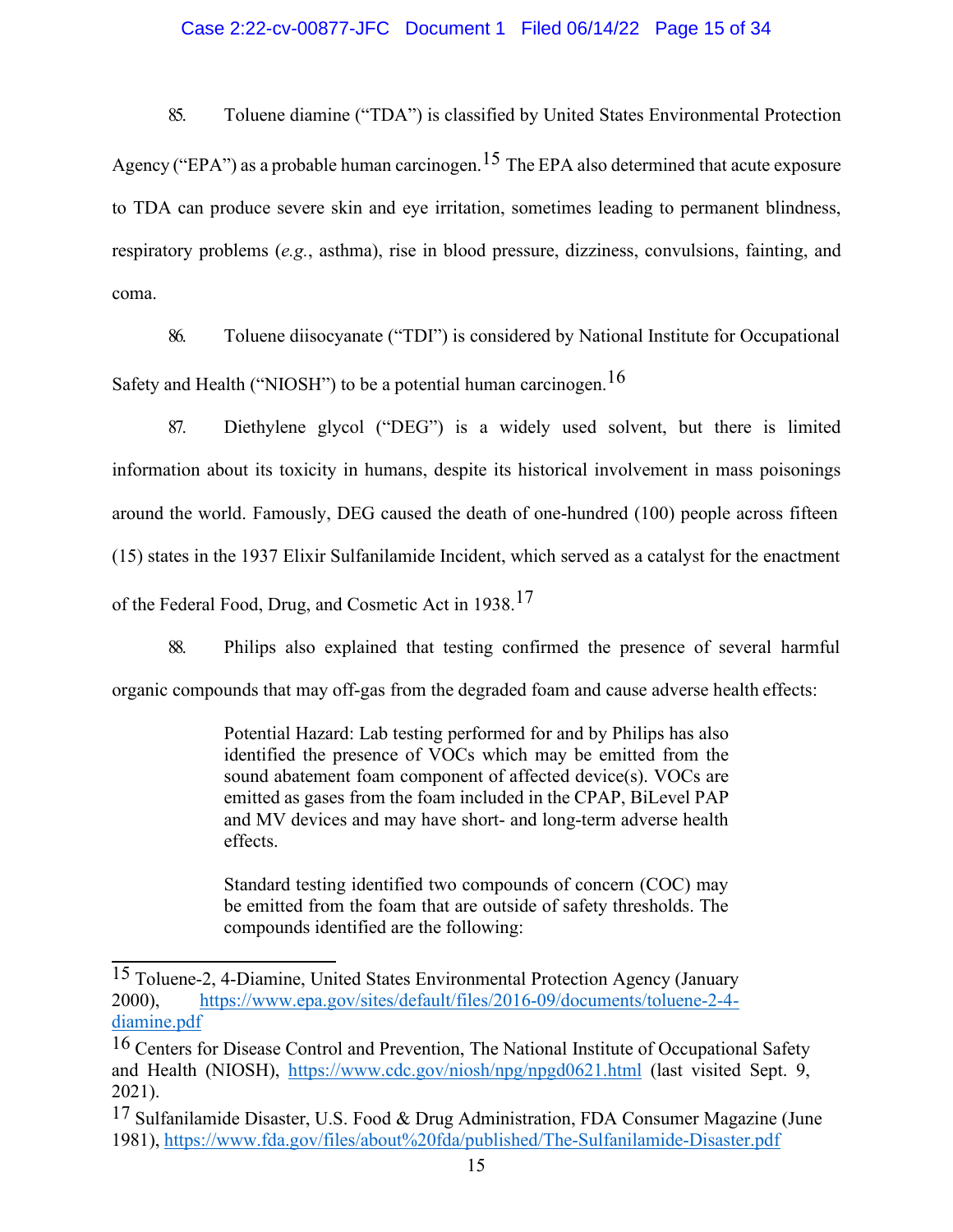- Dimethyl Diazene
- Phenol, 2,6-bis (1,1-dimethylethyl)-4-(1-methylpropyl)<sup>18</sup>

89. Philips admitted that these VOCs "may cause irritation and airway inflammation, and this may be particularly important for patients with underlying lung diseases or reduced cardiopulmonary reserve," may cause "headache/dizziness, irritation (eyes, nose, respiratory tract, skin), hypersensitivity, nausea/vomiting, toxic and carcinogenic effects," and may cause "adverse effects to other organs such as kidney and liver."

90. Also, on June 14, 2021, Philips's main competitor, ResMed, issued "[a] message from ResMed's CEO" to the public regarding the Philips recall. In this notice, ResMed CEO, Mick Farrell, stated that "ResMed devices are safe to use and are not subject to Philips' recall. ResMed devices use a different material than what Philips uses in their recalled machines."<sup>19</sup>

91. ResMed PAP devices and ventilators, in fact, use polyether urethane ("PEUR") or silicone-based foam for sound abatement purposes, not PE-PUR foam.

92. On June 30, 2021, FDA issued a Safety Communication alerting the public of the recall and the potential health risks from the PE-PUR sound abatement foam:

> The polyester-based polyurethane (PE-PUR) sound abatement foam, which is used to reduce sound and vibration in these affected devices, may break down and potentially enter the device's air pathway. If this occurs, black debris from the foam or certain chemicals released into the device's air pathway may be inhaled or swallowed by the person using the device.  $20$

<span id="page-15-0"></span><sup>18</sup> *Id*.

<span id="page-15-1"></span><sup>19</sup> Information regarding Philips' recall, [https://www.resmed.com/en-us/other-manufacturer](https://www.resmed.com/en-us/other-manufacturer-recall-2021/)[recall-](https://www.resmed.com/en-us/other-manufacturer-recall-2021/) [2021/](https://www.resmed.com/en-us/other-manufacturer-recall-2021/) (last visited Sept. 9, 2021).

<span id="page-15-2"></span><sup>&</sup>lt;sup>20</sup> Philips Respironics CPAP, BiPAP, and Ventilator Recall: Frequently Asked Questions, [https://www.fda.gov/medical-devices/safety-communications/philips-respironics-cpap-bipap](https://www.fda.gov/medical-devices/safety-communications/philips-respironics-cpap-bipap-and-ventilator-recall-frequently-asked-questions)[and-ventilator-recall-frequently-asked-questions](https://www.fda.gov/medical-devices/safety-communications/philips-respironics-cpap-bipap-and-ventilator-recall-frequently-asked-questions) (last visited Sept. 9, 2021).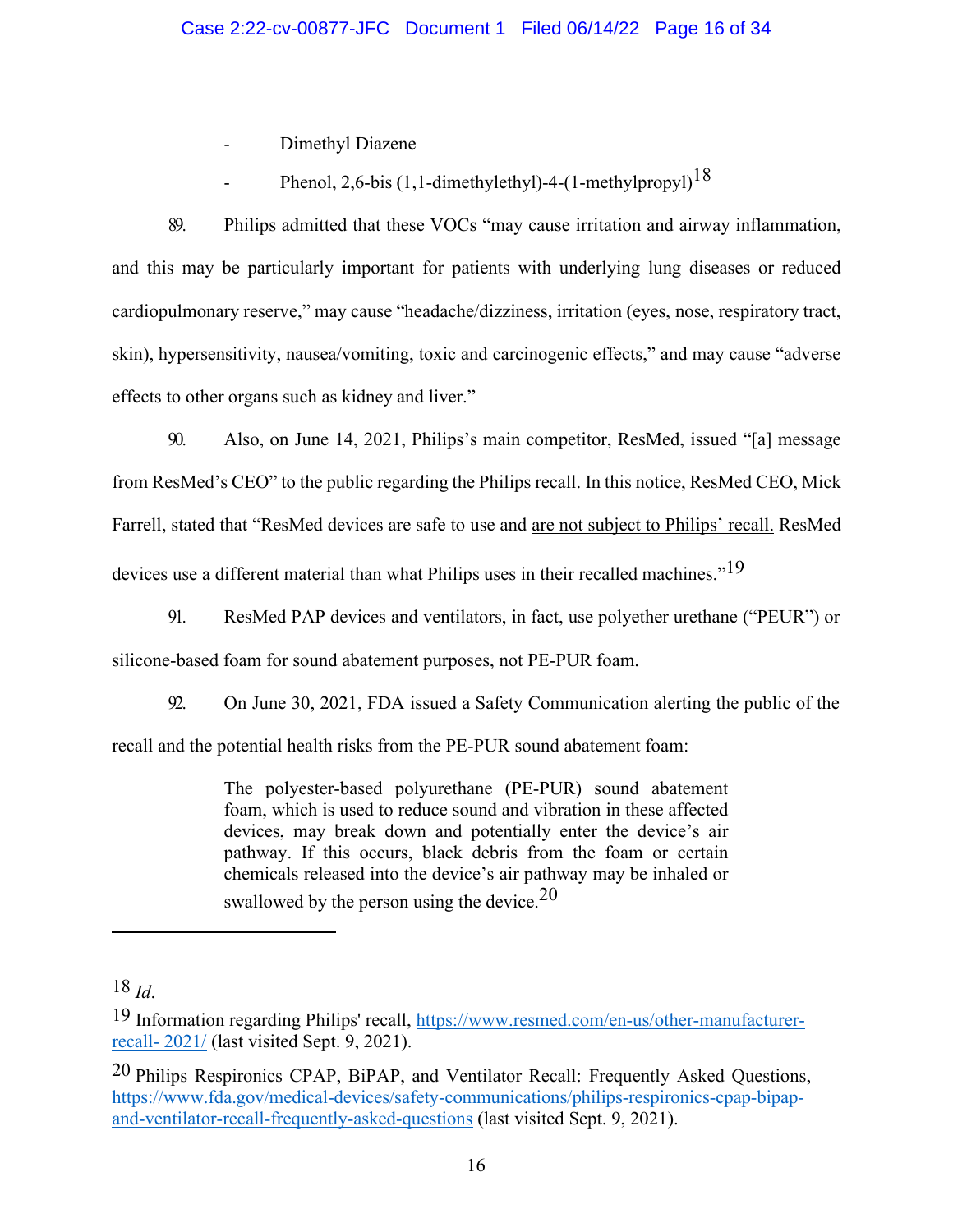## Case 222 2 2 2 0 0 2 3 0 - JFC Document 54 Filed 06/130 22 Page 117 of 336

93. On July 8, 2021, Philips published an update to health care providers and stated that it had determined from a combination of user reports and lab testing that the degradation of the PE-PUR foam in the recalled devices was caused by "a process called hydrolysis" – *i.e.*, the chemical breakdown of a compound due to a reaction with water. Philips further acknowledged that hydrolysis is the dominant source of degradation for PE-PUR foams, which has been wellestablished in scientific literature for many years.<sup>21</sup>

94. On July 29, 2021, FDA classified the Philips recall as a Class I recall, the most serious type of recall, which indicates that use of the recalled devices may cause serious injury or death resulting from the inhalation or ingestion of PE-PUR foam particles and off-gassed chemicals[.22](#page-16-1)

## **E. Philips Knew the Risks, but Failed to Protect Consumers.**

95. Philips knew about the potential health risks from its PAP devices related to PE-PUR foam degradation well before notifying the public on June 14, 2021.

96. Upon information and belief, Philips knew about the possibility of PE-PUR foam degradation since it began using this particular foam in its PAP devices.

97. Upon information and belief, Philips knew about the possibility of PE-PUR foam degradation since or before it began researching or developing the DreamStation 2 device.

98. Upon information and belief, Philips knew of the risk that degraded PE-PUR foam could produce toxic and carcinogenic particulates and VOC gas emissions.

<span id="page-16-0"></span><sup>21</sup> Philips Sleep and Respiratory Care Update, Clinical Information, [https://www.philips.com/c-](https://www.philips.com/c-dam/b2bhc/master/landing-pages/src/update/documents/global-supplemental-clinical-information-document-070821-r6.pdf) [dam/b2bhc/master/landing-pages/src/update/documents/global](https://www.philips.com/c-dam/b2bhc/master/landing-pages/src/update/documents/global-supplemental-clinical-information-document-070821-r6.pdf)[supplemental-clinical-](https://www.philips.com/c-dam/b2bhc/master/landing-pages/src/update/documents/global-supplemental-clinical-information-document-070821-r6.pdf) [information-document-070821-r6.pdf](https://www.philips.com/c-dam/b2bhc/master/landing-pages/src/update/documents/global-supplemental-clinical-information-document-070821-r6.pdf) (last visited Nov. 11, 2021).

<span id="page-16-1"></span><sup>&</sup>lt;sup>22</sup> Certain Philips Respironics Ventilators, BiPAP, and CPAP Machines Recalled Due to Potential Health Risks: FDA Safety Communication. Potential Health Risks: FDA Safety

[https://www.fda.gov/medical-devices/safety-](https://www.fda.gov/medical-devices/safety-communications/certain-philips-respironics-ventilators-bipap-and-cpap-machines-recalled-due-potential-health-risks) [communications/certain-philips](https://www.fda.gov/medical-devices/safety-communications/certain-philips-respironics-ventilators-bipap-and-cpap-machines-recalled-due-potential-health-risks)[respironics-ventilators-bipap-and-cpap-machines-recalled-due-](https://www.fda.gov/medical-devices/safety-communications/certain-philips-respironics-ventilators-bipap-and-cpap-machines-recalled-due-potential-health-risks) [potential-health-risks](https://www.fda.gov/medical-devices/safety-communications/certain-philips-respironics-ventilators-bipap-and-cpap-machines-recalled-due-potential-health-risks) (last visited Sept. 9, 2021).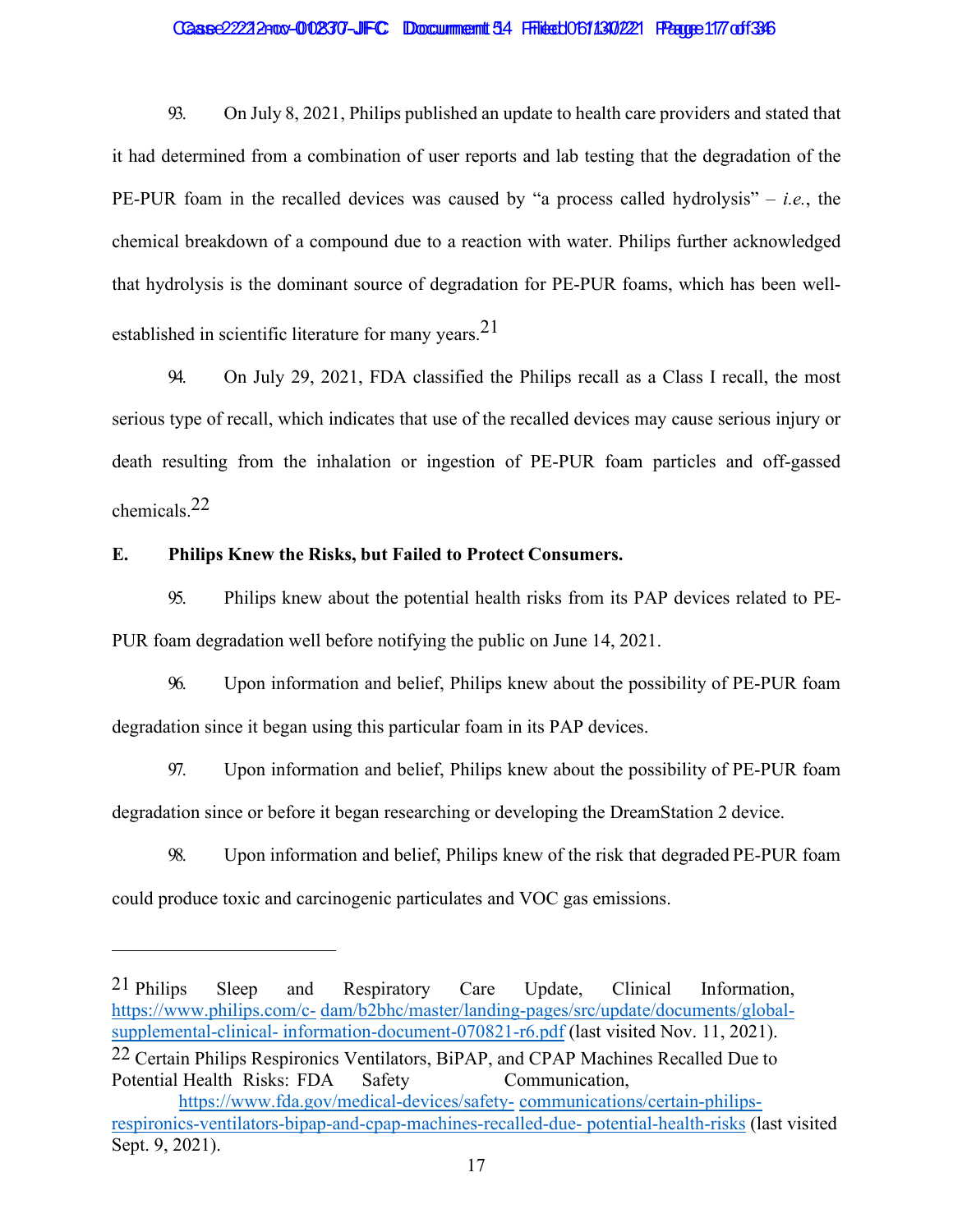## Case 2:22-cv-00877-JFC Document 1 Filed 06/14/22 Page 18 of 34

99. Upon information and belief, Philips knew of the risk that incorporating PE-PUR foam in the air pathway of the subject device could result in users ingesting or inhaling toxic and carcinogenic particulates and VOC gas emissions.

100. Philips should have known of the risk that degraded PE-PUR foam could produce toxic and carcinogenic particulates and VOC gas emissions, and that incorporating PE-PUR foam in the air pathway of the recalled devices could expose users to the risk of ingesting or inhaling toxic and carcinogenic particulates and VOC gas emissions.

101. An adverse event report from FDA Manufacturer and User Facility Device Experience ("MAUDE") database shows that, as early as 2011, Respironics learned that a patient reported discovering "black dust" on her nose when she awoke the morning after using a RemStar CPAP device and subsequently underwent treatment for "intoxication" and "chest tightness."

102. Philips investigated this report, and confirmed the device contained "evidence of an unk[nown] black substance in the air path and on internal components…present throughout both the intake and exhaust portions of the air path..." $^{23}$ 

103. Philips, however, denied that the presence of the black substance was due to a product defect[.24](#page-17-1)

104. Other consumers have also complained about black particles in Philips's devices several years prior to the 2021 recall, as evidenced by forum posts and statements on internet message boards frequented by OSA patients.

<span id="page-17-0"></span><sup>23</sup> MAUDE Adverse Event Report: RESPIRONICS, INC. REMSTAR PRO INTERNATIONAL, [https://www.accessdata.fda.gov/scripts/cdrh/cfdocs/cfmaude/detail.cfm?mdrfoi](https://www.accessdata.fda.gov/scripts/cdrh/cfdocs/cfmaude/detail.cfm?mdrfoi__id=2000987&pc=BZD) id=2000987&p [c=BZD](https://www.accessdata.fda.gov/scripts/cdrh/cfdocs/cfmaude/detail.cfm?mdrfoi__id=2000987&pc=BZD) (last visited Sept. 10, 2021)

<span id="page-17-1"></span><sup>24</sup> *Id.*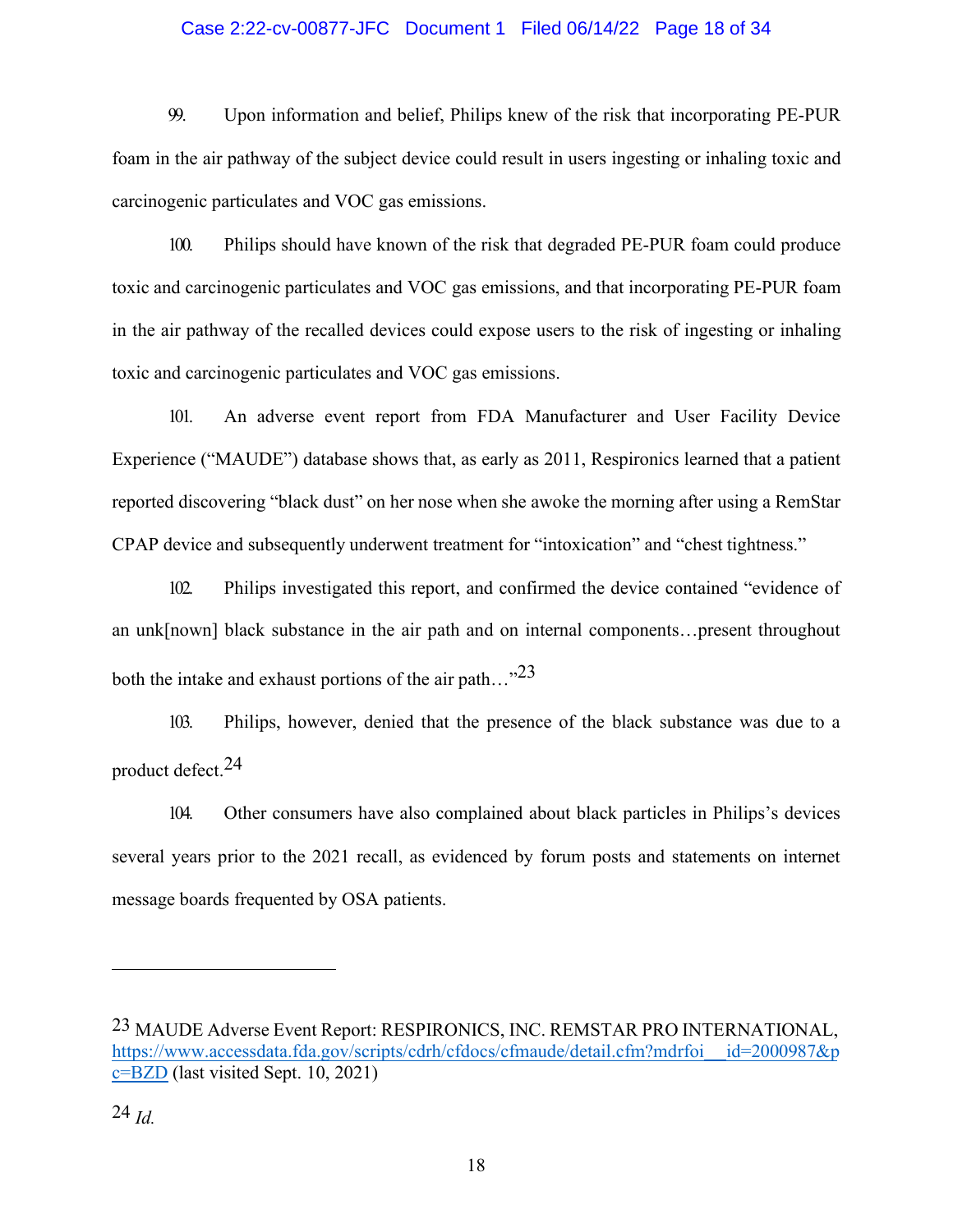# Case 2:22-cv-00877-JFC Document 1 Filed 06/14/22 Page 19 of 34

105. In 2018, the user "trickyneedsleep" reported on apneaboard.com that the filters of his DreamStation Auto turned black within three (3) days of use.<sup>25</sup>

106. In 2019, the user "WSHenry" reported on apneaboard.com in a thread entitled "DreamStation Filter Contamination" that "both the pollen and ultra-fine filters in my machine were clogged with black (Carbon?) particles."  $^{26}$  The user further noted that the "water chamber" was completely dry. There were odd odors noted, and the water chamber was undamaged." He explained that he had recently cleaned the filters and that "[t]here was only a small amount of dust on the furniture, and the machine and tubing is clean. I do not burn candles nearby, and the furnace is off. I do have the window slightly opened, as is the case nearly year-round." The user asked: "Is it possible the contamination is from the blower?"

107. In 2019, the user "Skogcat1" reported on apneaboard.com in a thread entitled "Black sticky dust in CPAP machine" that, when using the REMStar Auto, there were "sticky black dust particles" in the humidifier chamber. $27$ 

108. In June 2021, shortly after the recall was announced, on a Reddit thread entitled "Dreamstation Foam," user "BOSSHOG999" posted: "I was wondering what the hell those black particles were in my tube.["28](#page-18-3)

109. Philips, like most companies, monitored message boards, such as apneaboard.com and reddit.com, and social media networks, such as Facebook, and therefore received notice about

<span id="page-18-3"></span><span id="page-18-2"></span>27 Skogcat1, *Black sticky dust in CPAP machine,* APNEA BOARD (Jan. 22, 2019, 3:33 PM), <http://www.apneaboard.com/forums/Thread-Equipment-Black-sticky-dust-in-CPAP-machine> 28 BOSSHOG999, *Dreamstation Foam*, REDDIT, R/CPAP (July 2021)

<span id="page-18-0"></span><sup>25</sup> Trickyneedsleep, *Dirty filters*, APNEA BOARD (Sept. 14, 2018, 5:12 AM), [http://www.apneaboard.com/forums/Thread-Dirty-filters.](http://www.apneaboard.com/forums/Thread-Dirty-filters)

<span id="page-18-1"></span><sup>26</sup> WSHenry, *DreamStation Filter Contamination*, APNEA BOARD (July 1, 2019, 11:52 AM), [http://www.apneaboard.com/forums/Thread-DreamStation-Filter-Contamination.](http://www.apneaboard.com/forums/Thread-DreamStation-Filter-Contamination)

[https://www.reddit.com/r/CPAP/comments/o0vncx/dreamstation\\_foam/](https://www.reddit.com/r/CPAP/comments/o0vncx/dreamstation_foam/)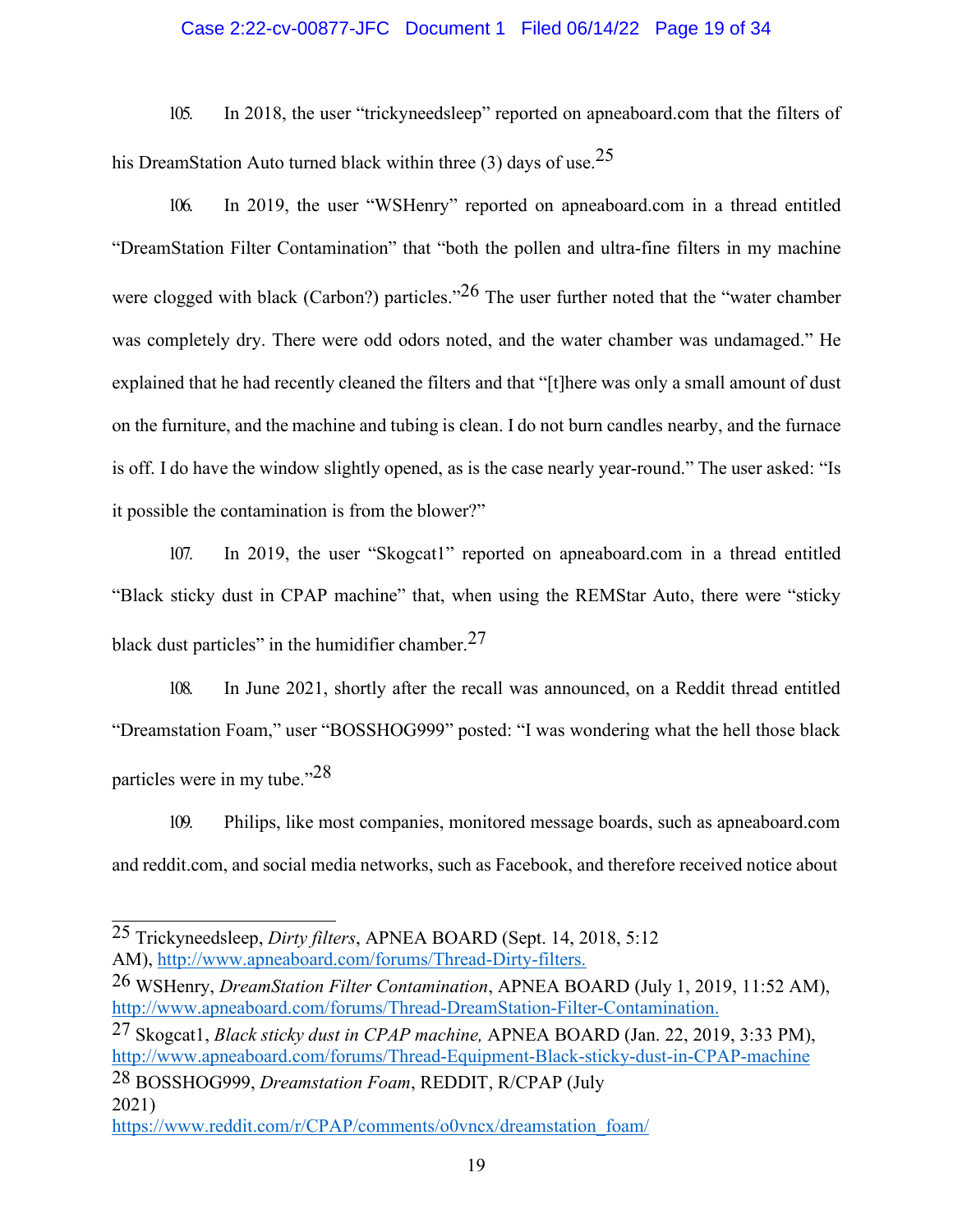#### Case 2:22-cv-00877-JFC Document 1 Filed 06/14/22 Page 20 of 34

the potential for PE-PUR foam degradation in the subject devices and black particles in the machines since shortly after launch, if not earlier.

## **EQUITABLE TOLLING OF STATUTES OF LIMITATIONS**

110. The running of any statute of limitations has been equitably tolled by reason of Defendants' fraudulent concealment or omissions of critical safety information. Through its affirmative misrepresentations and omissions, Philips actively concealed from Plaintiff and his physicians the true risks associated with the subject devices.

111. As a result of Philips's actions, Plaintiff was unaware, and could not have reasonably known or learned through reasonable diligence, that he had been exposed to the risks and harms set forth and that those risks and harms were the direct and proximate result of Philips's acts and omissions.

# **CAUSES OF ACTION COUNT I STRICT LIABILITY-FAILURE TO WARN**

112. Plaintiff repeats, reiterates, and re-alleges each and every allegation contained in this Complaint with the same force and effect as if fully set forth herein.

113. At all relevant times, Philips engaged in the business of researching, developing, designing, manufacturing, selling, distributing, and marketing the recalled devices, including the subject device, which is defective and unreasonable dangerous to consumers, including Plaintiff, because it does not contain adequate warnings or instructions concerning dangerous characteristics.

114. At the time Philips researched, developed, designed, manufactured, sold, distributed, marketed, and otherwise released the subject device into the stream of commerce, Philips knew orshould have known that the recalled device, including the subject device, presented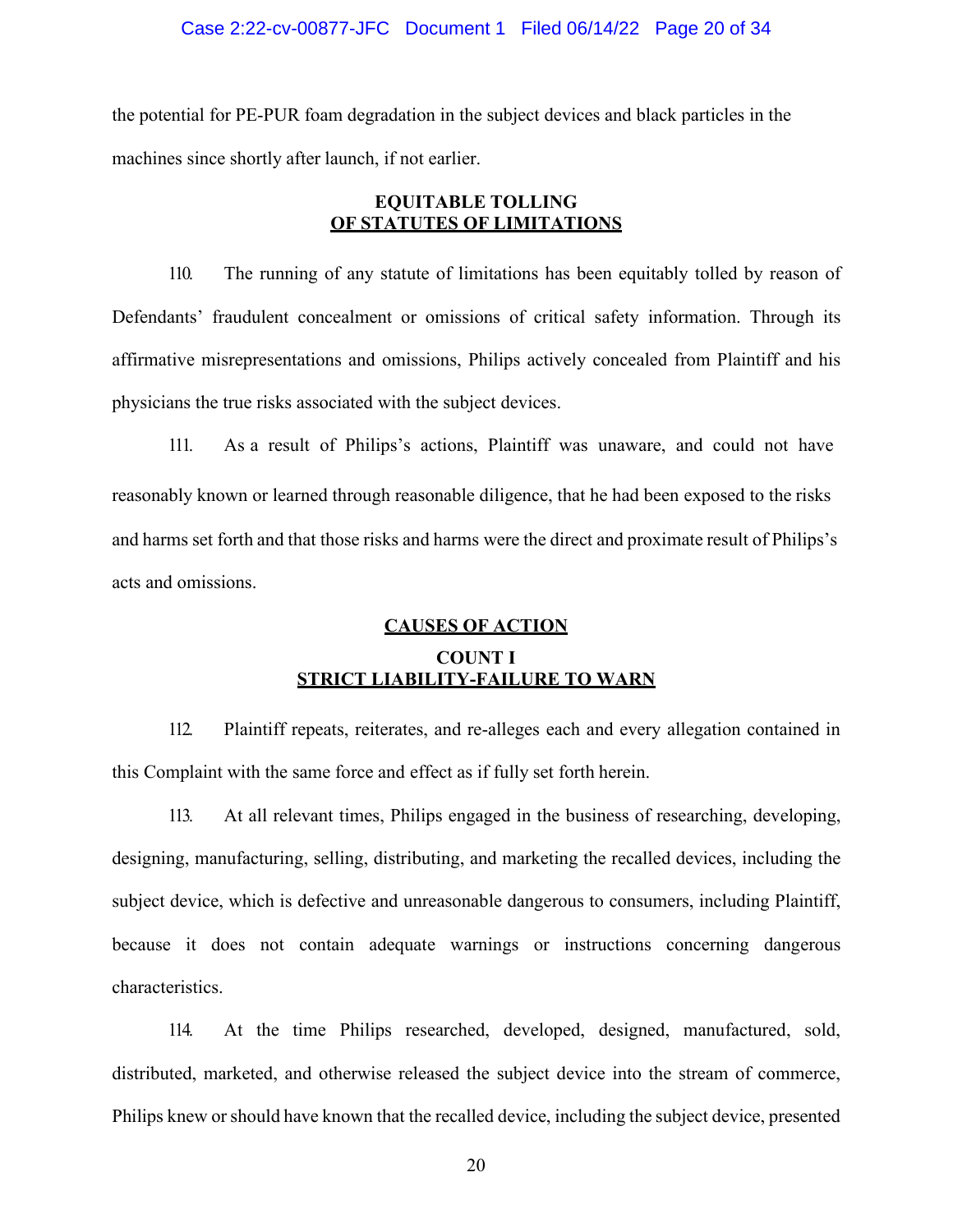## Case 2:22-cv-00877-JFC Document 1 Filed 06/14/22 Page 21 of 34

an unreasonable danger to users when used as intended and in a reasonably anticipated manner.

115. Specifically, at all relevant times, Philips knew, or should have known, that the recalled devices, including the subject devices, pose a significant health risk in that the PE-PUR sound abatement foam incorporated in the devices may break down and release toxic particles or chemical emissions into a device's air pathway, which a person may ingest or inhale resulting in significant injuries.

116. At all relevant times, Philips knew, or should have known, that the subject devices created significant risks of serious bodily harm to consumers and Plaintiff, as alleged herein, and Defendants failed to adequately warn reasonably foreseeable users and their health care providers, such as Plaintiff, his physician, and health care providers, of the inherent risks of toxic exposure resulting in significant and life-threatening injuries, such as Plaintiff's aforementioned injuries, associated with use of the subject devices.

117. At all relevant times, Philips had a duty to properly research, develop, design, manufacture, sell, distribute, and market the subject devices, which included providing proper warnings, and taking such steps as necessary to ensure the subject devices did not cause users, like Plaintiff, to suffer from unreasonable and dangerous risks.

118. Philips, as a researcher, developer, designer, manufacturer, seller, distributor, and marketer of medical devices, is held to the knowledge of an expert in the field, and had a continuing duty to warn users, including Plaintiff, of the risks associated with using the subject devices.

119. Philips had a duty to warn Plaintiff and other consumers of the risks of harm resulting from exposure to degraded PE-PUR foam, its particulates and chemical emissions as a result of using the subject devices.

120. These risks are of such a latent nature that health care providers and users could not have recognized the potential harm without proper warnings provided by Philips.

21 121. At all relevant times, Philips could have provided proper warnings or instructions regarding the full and complete risks of the subject devices, because Philips knew, or should have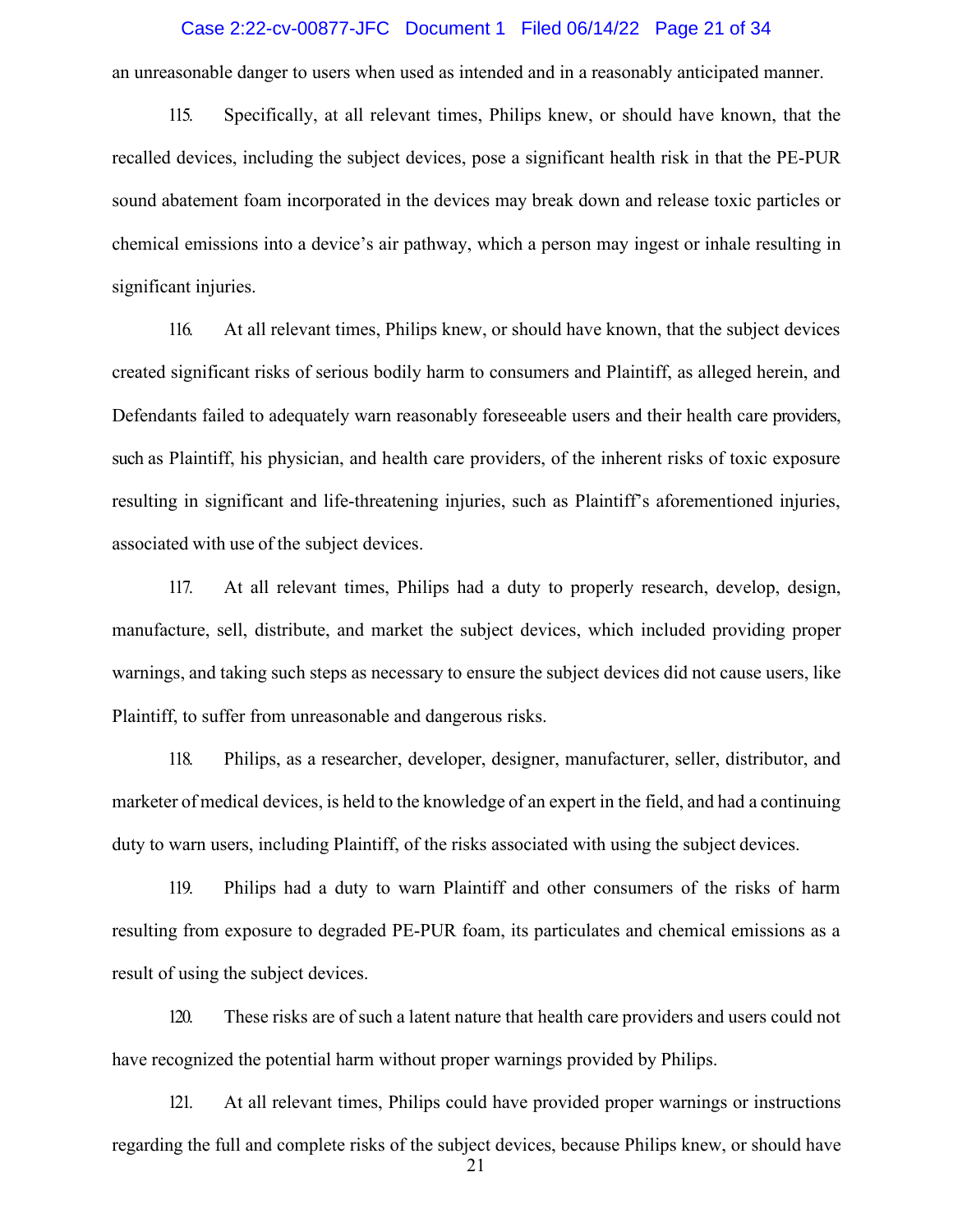#### Case 2:22-cv-00877-JFC Document 1 Filed 06/14/22 Page 22 of 34

known, of the unreasonable risks of harm associated with the use of, or exposure to, the subject devices.

122. At all relevant times, Philips failed and deliberately refused to investigate, study, test, promote the safety, or minimize the dangers to those would foreseeably use or be harmed by the subject devices, including Plaintiff.

123. Plaintiff used and was exposed to the subject devices without knowledge of their dangerous characteristics.

124. Despite Philips's obligation to unilaterally strengthen the warnings, Philips instead actively concealed knowledge of the true risks concerning use of the subject devices and degradation of the PE-PUR foam incorporated in the devices.

125. At all relevant times, Plaintiff used or was exposed to the subject device while using it for its intended or reasonably foreseeable purpose, without knowledge of its dangerous characteristics.

126. Plaintiff could not have reasonably discovered the defects and risks associated with the subject device prior to or at the time of using it, and relied upon the skill, superior knowledge, and judgment of Philips to know about and disclose those serious health risks associated with using the subject device.

127. Philips knew or should have known that failing to disseminate warnings or instructions regarding the risk of exposure to degraded PE-PUR foam or the dangers of toxic exposure causing severe and life-threatening injuries, such as Plaintiff's aforementioned injuries, rendered the subject devices dangerous and unfit for their ordinary, intended, and reasonably foreseeable use.

128. The information Philips did provide or communicate entirely failed to contain relevant or adequate warnings or precautions that would have enabled consumers, such as Plaintiff, to use the subject devices safely.

129. Instead, Philips failed to disseminate any information regarding the true and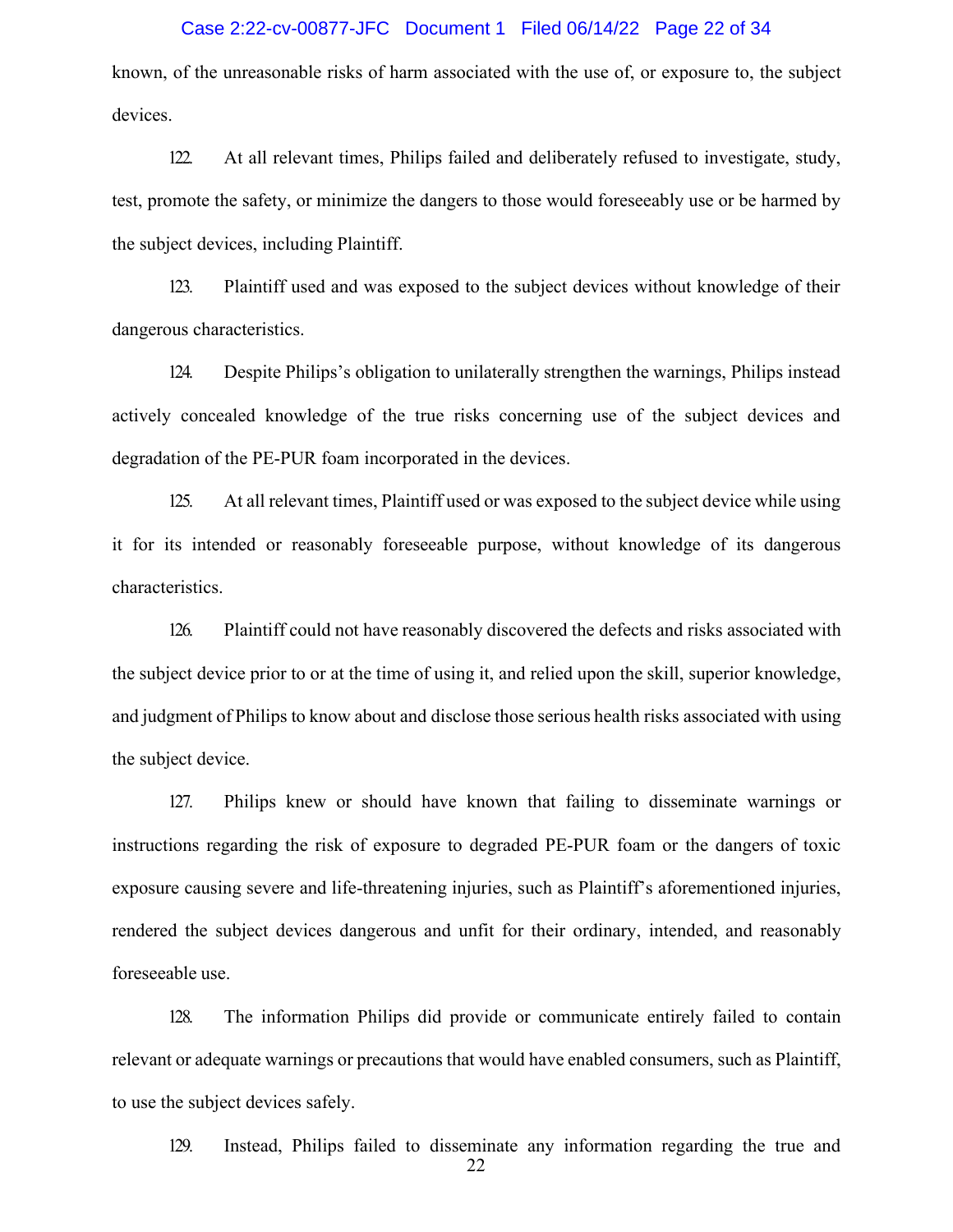# Case 2:22-cv-00877-JFC Document 1 Filed 06/14/22 Page 23 of 34

complete risks and otherwise disseminated information that was inaccurate, incomplete, false, and misleading, and which failed to communicate accurately or adequately the risk of injury with use of the subject devices.

130. In fact, even after April 26, 2021, when Philips first suggested to its shareholders that its PAP devices and ventilators might contain a serious health hazard, it continued to sell those devices, without providing consumers with further or complete warnings, until the date of the eventual recall on June 14, 2021, and during that time, continued to promote its next generation devices that were not subject to the same health hazards.

131. Philips knew or should have known of the unreasonable risks from use of the subject devices, and downplayed or otherwise suppressed any information or research about the risks and dangers of the subject devices.

132. Philips was able, and in accordance with federal law, to disclose the known risks associated with the subject devices through public service announcements, promotions, advertisements, and other public information sources as it did in its communications to shareholders and ultimately has done since announcing the recall on June 14, 2021.

133. Philips is liable to Plaintiff for injuries caused by its negligent or willful failure to provide adequate warnings, instructions, or relevant information and data regarding the risks associated with using the subject devices.

134. Had Philips provided adequate warnings, instructions, or relevant information, and disseminated the risks associated with the subject devices, Plaintiff could have obtained or used alternative devices for the treatment of sleep apnea and avoided the risk of the development and progression of Plaintiff's aforementioned injuries.

135. As a direct and proximate result of Philips placing the defective subject devices into the stream of commerce, Plaintiff was injured and sustained damages and pecuniary loss in a sum exceeding the jurisdictional minimum of this Court in an amount to be determined at trial.

23 WHEREFORE, Plaintiff demands judgment against Defendants, jointly and severally, for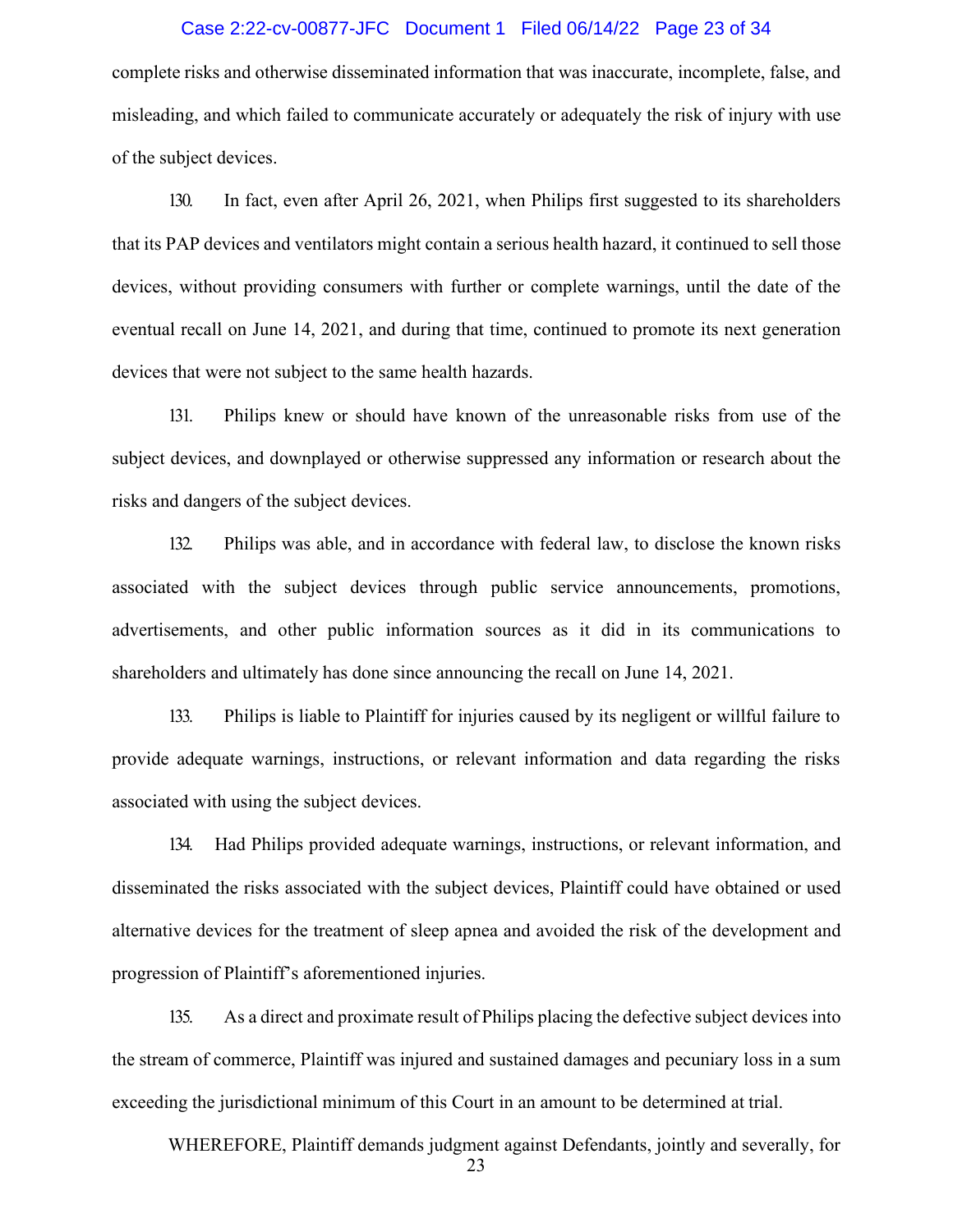#### Case 2:22-cv-00877-JFC Document 1 Filed 06/14/22 Page 24 of 34

compensatory and punitive damages, together with interest, costs herein incurred, attorneys' fees and such other relief as this Court deems just and proper.

# **COUNT II STRICT LIABILITY-DESIGN DEFECT**

136. Plaintiff repeats, reiterates, and re-alleges each and every allegation contained in this Complaint with the same force and effect as if fully set forth herein.

137. The subject devices are inherently dangerous and defective, unfit and unsafe for their intended uses and reasonably foreseeable uses, and do not meet or perform to the expectations of patients and their health care providers.

138. The design of the subject devices, including, but not limited to, the design incorporating the use of PE-PUR foam and the placement of this foam within the air pathway of the subject devices, was unreasonably dangerous and defective, resulting in the ingestion and inhalation of degraded PE-PUR foam particulates and chemical emissions.

139. The ingestion and inhalation of these particulate and chemical emissions is known to cause headaches, irritation, inflammation, respiratory issues, and toxic and carcinogenic effects, including the development of cancer.

140. The subject device used by Plaintiff was defective in design, in that the risk of harm exceeded any claimed benefits.

141. The subject devices did not perform as an ordinary consumer would expect.

142. The inherent risks, hazards, and dangers associated with the design of the subject devices, incorporating PE-PUR foam in such a manner that exposes the user, such as Plaintiff, to the ingestion or inhalation of degraded PE-PUR foam particulates or chemical emissions rendered the subject devices unreasonably dangerous.

143. Accordingly, the design of the subject devices rendered them not reasonably fit, suitable, or safe for their intended purpose.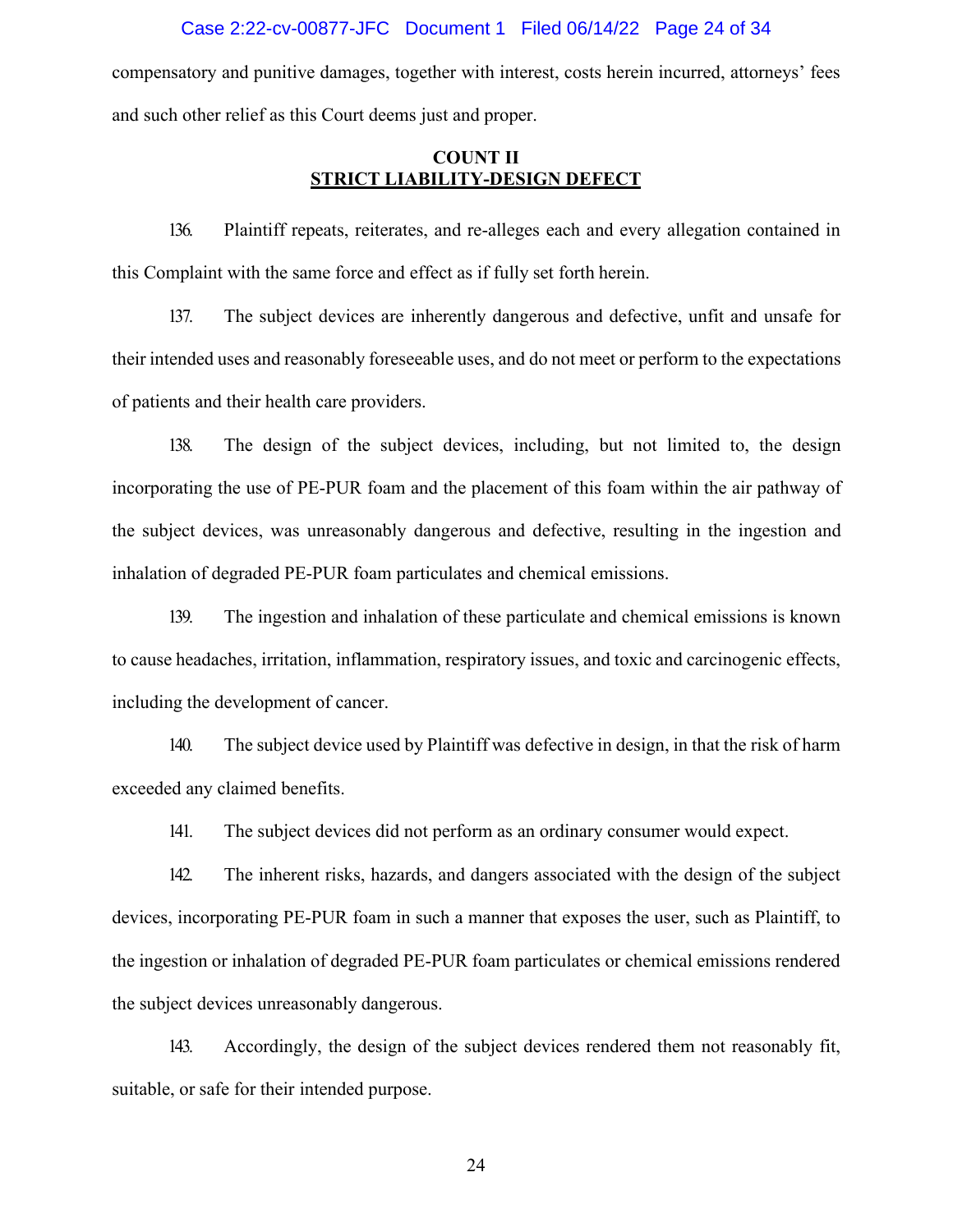### Case 2:22-cv-00877-JFC Document 1 Filed 06/14/22 Page 25 of 34

144. Neither Plaintiff, nor his physicians or healthcare providers could have, by the exercise of reasonable care, discovered the subject devices' defective conditions or perceived their unreasonable dangers prior to her using the subject devices.

145. There are other similar BIPAP devices that incorporate PE-PUR foam for sound abatement purposes, but do not result in the ingestion or inhalation of toxic foam particulates or chemical emissions.

146. Furthermore, there are other similar BIPAP devices that do not incorporate PE-PUR foam that is subject to degradation or result in exposure to the user of toxic particulates, chemical emissions, or other harmful compounds.

147. Safer, alternative devices from other manufacturers were available that did not suffer from the defects as set forth herein and that did not have an unreasonable risk of harm as with the subject devices and their unsafe incorporation of PE-PUR foam.

148. As a result of the foregoing design defects, Philips created risks to the health and safety of its users, including Plaintiff, that were far more significant and devastating than the risks posed by other products and procedures available to treat the corresponding medical conditions, and which far outweigh the utility of the subject devices.

149. The risk-benefit profile of the subject devices are unreasonable, and they should have had stronger and clearer warnings, or should not have been sold in the market.

150. Philips intentionally or recklessly designed the subject devices with wanton and willful disregard for the rights and health of Plaintiff and others, and with malice, placing their economic interests above the health and safety of the Plaintiff and others.

151. As a proximate result of Philips's design of the subject devices, Plaintiff was injured and sustained damages and pecuniary loss in a sum exceeding the jurisdictional minimumof this Court in an amount to be determined at trial.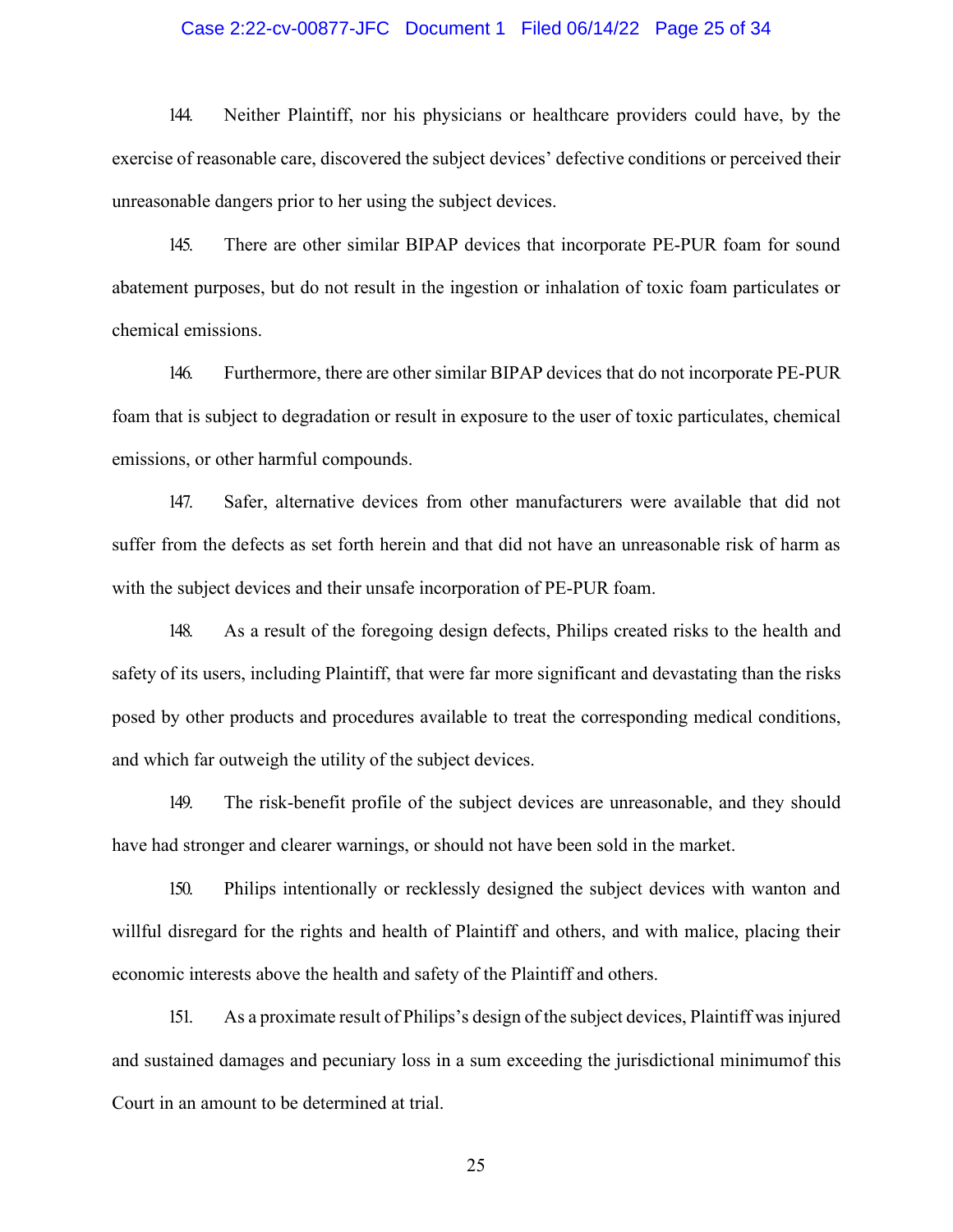#### Case 2:22-cv-00877-JFC Document 1 Filed 06/14/22 Page 26 of 34

WHEREFORE, Plaintiff demands judgment against Defendants, jointly and severally, for compensatory and punitive damages, together with interest, costs herein incurred, attorneys' fees and such other relief as this Court deems just and proper.

## **COUNT III NEGLIGENT FAILURE TO WARN**

152. Plaintiff repeats, reiterates, and re-alleges each and every allegation contained in this Complaint with the same force and effect as if fully set forth herein.

153. Philips owed Plaintiff a duty of care to warn of any risks associated with the subject devices.

154. Philips knew or should have known of the true risks associated with the subject devices, but failed to warn Plaintiff, her physician, and health care providers.

155. Philips's negligent breach of their duty to warn caused Plaintiff to sustain serious and permanent injuries, including the development of Plaintiff's aforementioned injuries.

156. Plaintiff would not have purchased, chosen, or paid for the subject devices if he knew of the defects and the risks associated with the use of the subject devices.

157. As a proximate result of the Philips's negligent failure to warn of the risks associated with use of the subject devices, Plaintiff was injured and sustained damages and pecuniary loss in a sum exceeding the jurisdictional minimum of this Court in an amount to be determined at trial.

WHEREFORE, Plaintiff demands judgment against Defendants, jointly and severally, for compensatory and punitive damages, together with interest, costs herein incurred, attorneys' fees and such other relief as this Court deems just and proper.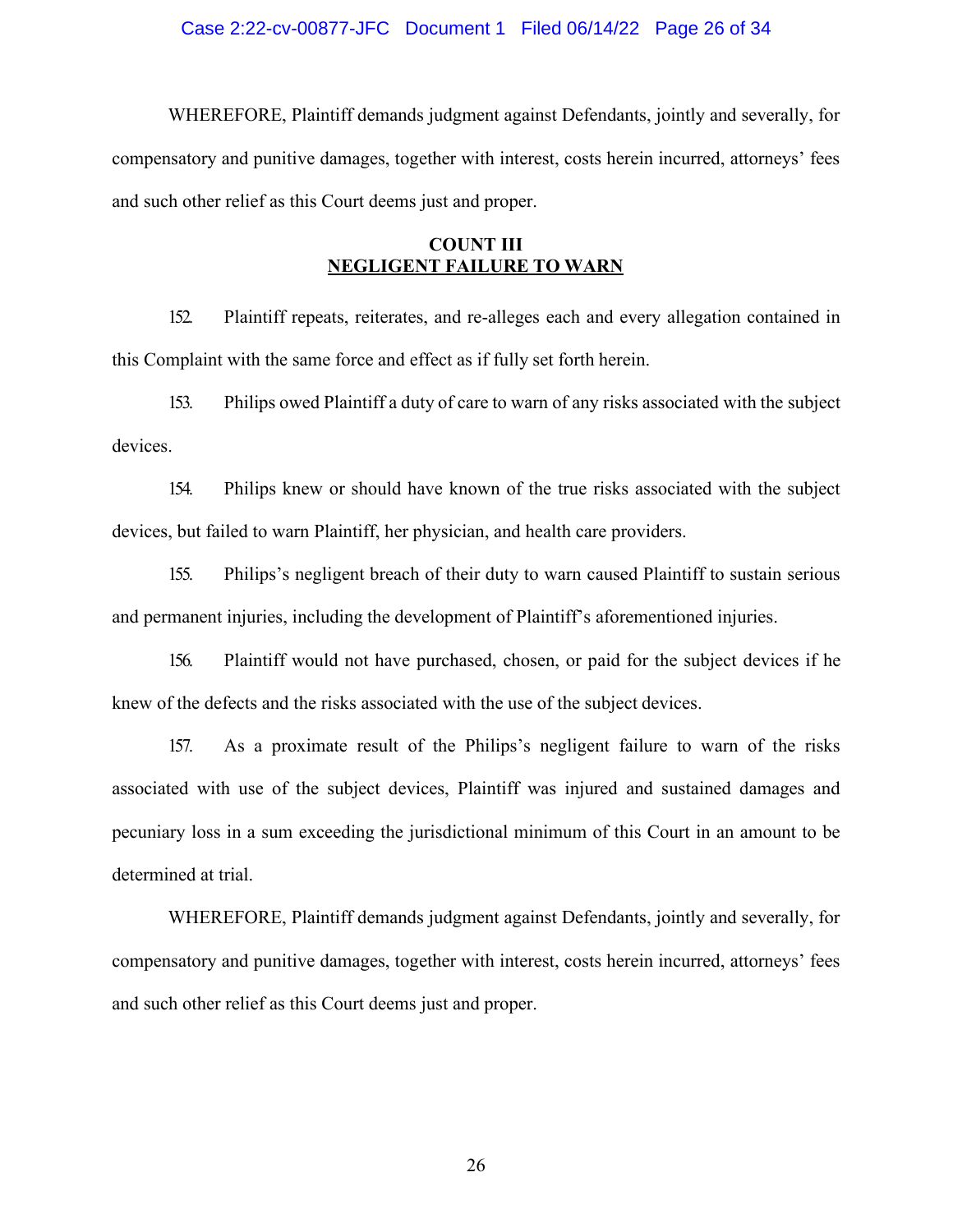## **COUNT IV NEGLIGENT DESIGN DEFECT**

158. Plaintiff repeats, reiterates, and re-alleges each and every allegation contained in this Complaint with the same force and effect as if fully set forth herein.

159. At all relevant times, Philips researched, developed, designed, manufactured, sold, distributed, and promoted the subject devices in the regular course of business.

160. The subject devices were designed and intended to be used for the treatment of OSA.

161. Philips knew or by the exercise of reasonable care, should have known, that use of the subject devices, as a result of their defective design, was dangerous, harmful and injurious when used by Plaintiff in a reasonably foreseeable manner.

162. Philips had a duty to exercise reasonable care in designing the subject devices in such a manner that they were not dangerous, harmful, injurious or pose an unreasonable risk to consumers, such as Plaintiff.

163. Philips breached its duty by failing to use reasonable care in the design of the subject devices by designing the devices such that PE-PUR foam incorporated in the devices could produce highly harmful particulates and chemical emissions that enter the devices' air pathway, which a user, such as Plaintiff, may then ingest or inhale.

164. The subject devices contained and produced toxic particulates and chemical emission from degraded PE-PUR foam that can lead to short-term and long-term health risks, including, headaches; irritation of the skin, eye, and respiratory tract; respiratory distress; asthma; inflammation; nausea; vomiting; and cancer, all of which Philips knew or should have known could result from use of the subject devices, thereby rendering the devices not reasonably fit, suitable, or safe for their intended purpose.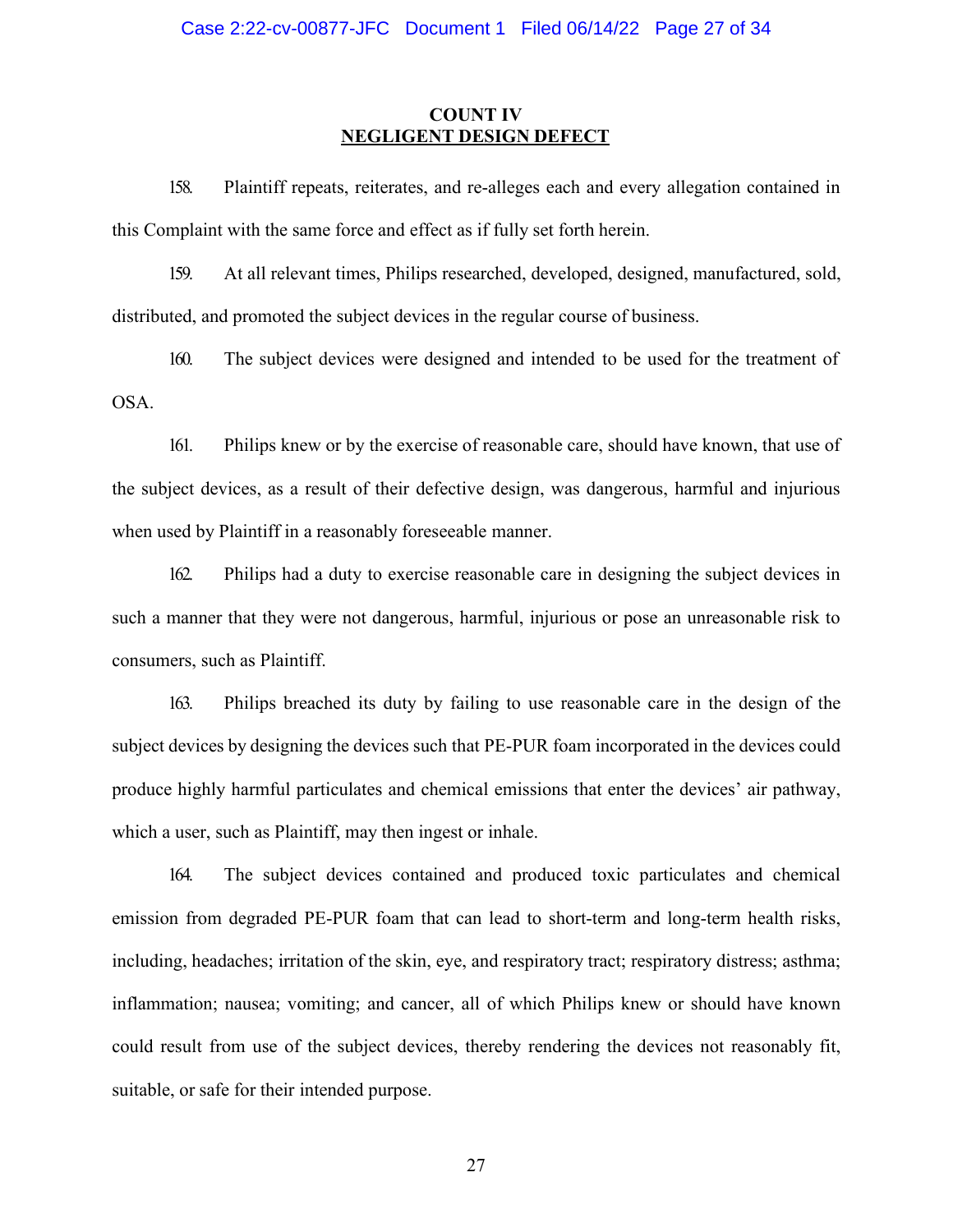### Case 2:22-cv-00877-JFC Document 1 Filed 06/14/22 Page 28 of 34

165. Philips breached its duty when it failed to use commercially feasible alternative designs to minimize the above-mentioned harms, including, but not limited to designing products that prevented exposure to particulates and chemical emissions from PE-PUR foam.

166. The dangers of the subject devices outweighed the benefits and rendered the device unreasonably dangerous.

167. There are other similar devices that do not incorporate PE-PUR foam in such a manner that is subject to degradation.

168. There are other similar devices that incorporate PE-PUR foam in such a manner that the user does not ingest or inhale degraded foam particulates or chemical emission.

169. Safer, alternative devices from other manufactures were available that did not have an unreasonable risk of harm as with the subject devices.

170. The risk-benefit profile of the subject devices was unreasonable, and should have had stronger and clearer warnings, or should not have been sold in the market.

171. As a proximate result of the Philips's negligent design of the subject devices, Plaintiff was injured and sustained damages and pecuniary loss in a sum exceeding the jurisdictional minimum of this Court in an amount to be determined at trial.

WHEREFORE, Plaintiff demands judgement against Defendants jointly and severally for compensatory and punitive damages, together with interest, costs herein incurred, attorneys' fees and such other relief as this Court deems just and proper.

## **COUNT V BREACH OF EXPRESS WARRANTY**

172. Plaintiff repeats, reiterates, and re-alleges each and every allegation contained in this Complaint with the same force and effect as if fully set forth herein.

173. At all relevant times, Philips intended that the subject devices be used in the manner that Plaintiff in fact used them, and expressly warranted that each was safe and fit for use by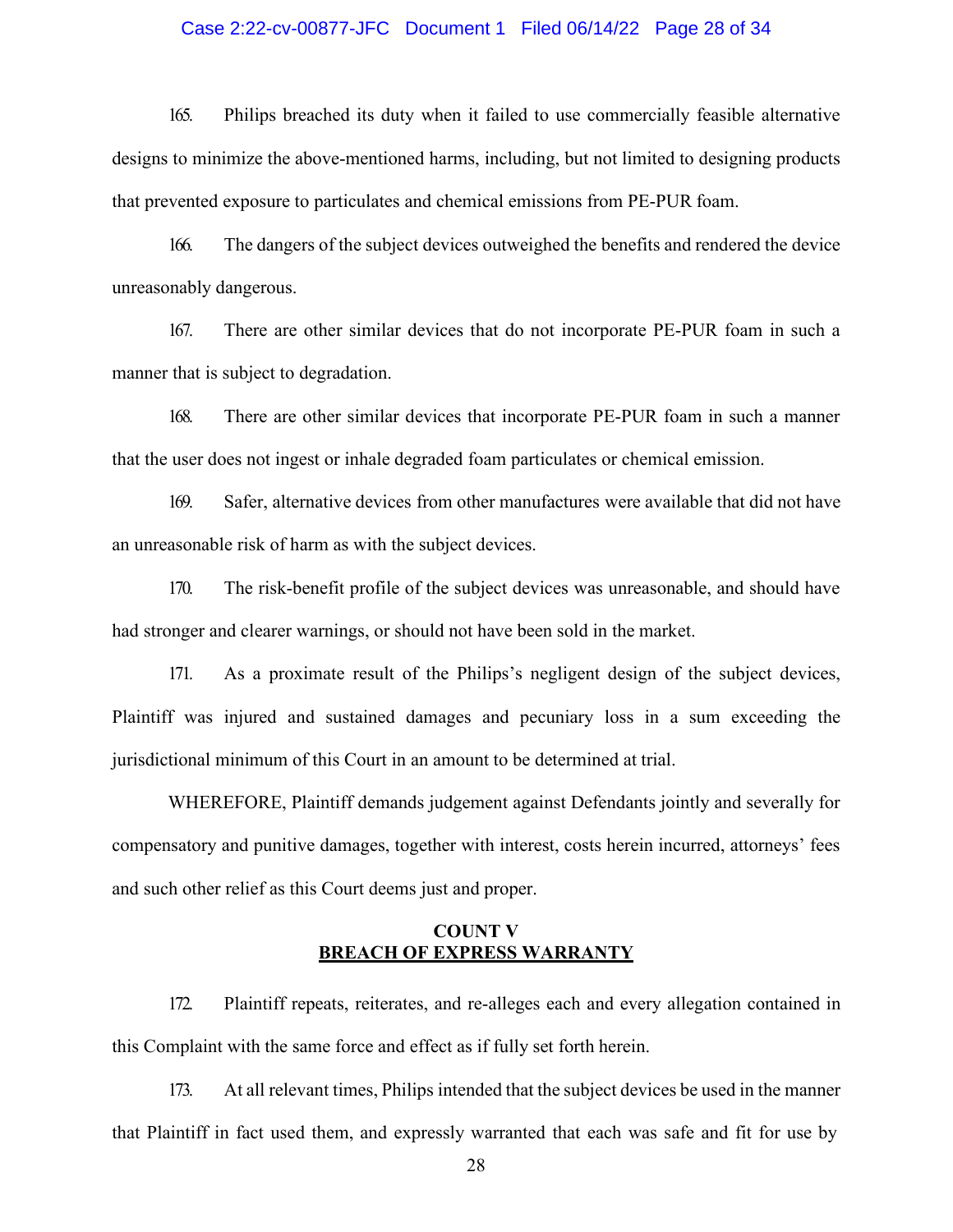#### Case 2:22-cv-00877-JFC Document 1 Filed 06/14/22 Page 29 of 34

Plaintiff, that they were of merchantable quality, that their risks were minimal and comparable to other comparable or substantially similar devices, and that they were adequately tested and fit for their intended use.

174. At all relevant times, Philips was aware that consumers, including Plaintiff, would use the recalled devices, including the subject devices, and as a result are in privity with Philips.

175. The subject devices were expected to reach and did in fact reach Plaintiff without substantial change in the condition in which they were manufactured and sold by Philips.

176. Philips warranted the subject devices "shall be free from defects of workmanship and materials and will perform in accordance with the product specifications for a period of two (2) years from the date of sale."

177. Philips breached this express warranty upon the sale and distribution of the subject devices.

178. At the point of sale, the subject devices while appearing normal—contained immediate latent defects as set forth herein, rendering them unsuitable and unsafe for personal use by humans.

179. In reliance upon Philips's express warranty, Plaintiff used the subject devices as prescribed and directed, and therefore, in the foreseeable manner normally intended, recommended, promoted, and marketed by Philips.

180. At the time of making such express warranties, Philips knew or should have known that the subject devices were not safe and had numerous defects, many of which Philips did not accurately warn about, thus making the subject devices unreasonably unsafe for their intended purpose.

181. Members of the medical community, including physicians and other health care providers, as well as Plaintiff, his physicians, and health care providers, relied upon the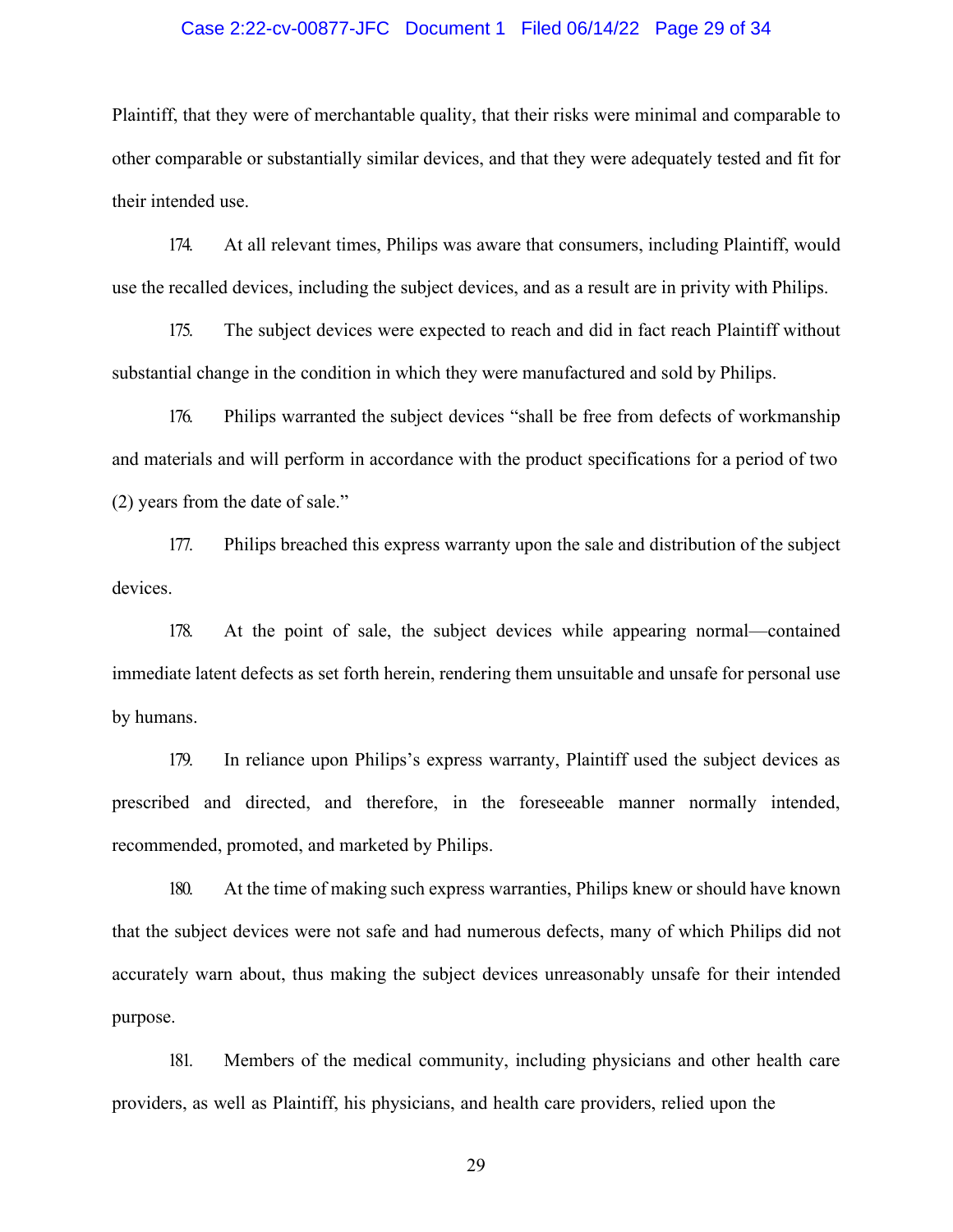#### Case 2:22-cv-00877-JFC Document 1 Filed 06/14/22 Page 30 of 34

representations and warranties of Philips in connection with the use, recommendation, description, or prescribing of the subject devices.

182. Had Plaintiff known the subject devices were unsafe for use, he would not have purchased or used them.

183. Plaintiff reasonably expected, at the time of purchase, that the subject devices were safe for their ordinary and intended use.

184. Philips breached its express warranties to Plaintiff in that the subject device was not of merchantable quality, safe, and fit for their intended uses, nor were they adequately tested.

185. Philips breached its express warranties to Plaintiff in violation of applicable state statutes and common law, by manufacturing, marketing, and selling the subject devices to Plaintiff and causing damages as will be established at trial.

186. As a proximate result of the Philips's breach of express warranty, Plaintiff was injured and sustained damages and pecuniary loss in a sum exceeding the jurisdictional minimum of this Court in an amount to be determined at trial.

WHEREFORE, Plaintiff demands judgement against Defendants jointly and severally for compensatory and punitive damages, together with interest, costs herein incurred, attorneys' fees and such other relief as this Court deems just and proper.

# **COUNT VI BREACH OF IMPLIED WARRANTY OF MERCHANTABILITY**

187. Plaintiff repeats, reiterates, and re-alleges each and every allegation contained in this Complaint with the same force and effect as if fully set forth herein.

188. Philips knew of the intended use of the subject devices at the time it researched, developed, designed, manufactured, sold, distributed, and promoted the subject devices for use by Plaintiff, and impliedly warranted the subject devices to be of merchantable quality and safe and fit for their ordinary and intended use.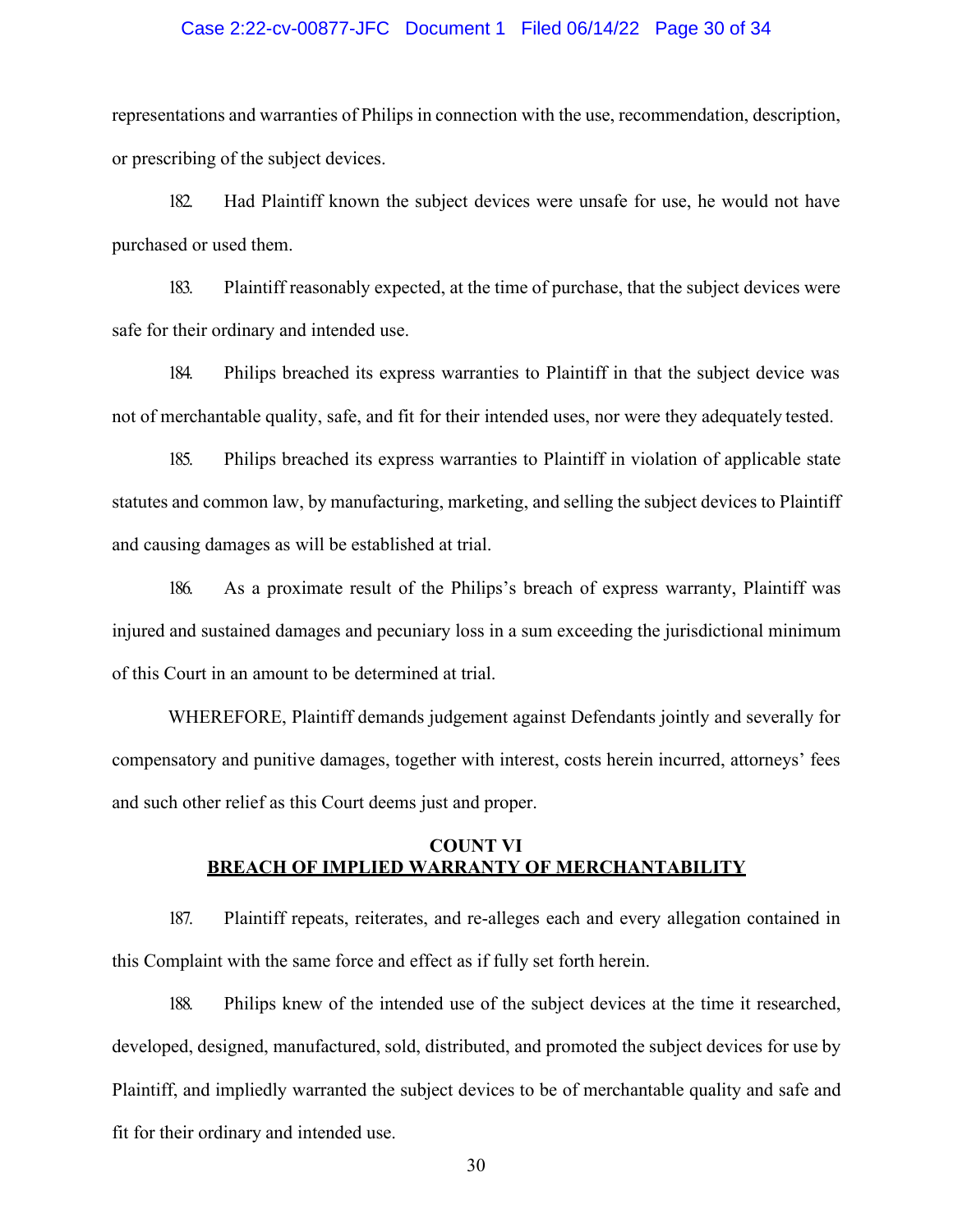## Case 2:22-cv-00877-JFC Document 1 Filed 06/14/22 Page 31 of 34

189. Plaintiff, her physicians, and health care providers were, at all relevant times, in privity with Philips.

190. The subject devices were expected to reach and did in fact reach consumers, including Plaintiff, without substantial change in their condition in which they were manufactured and sold by Philips.

191. Philips impliedly warranted that the subject devices were merchantable pursuant to UCC  $\S$  2-314 and suitable for the ordinary purpose for which they were intended to be used.

192. Philips's representations and implied warranties were false, misleading, and inaccurate because the subject devices were defective, and not of merchantable quality.

193. Philips breached the implied warranty of merchantability in connection with the sale and distribution of the subject devices.

194. At the point of sale, the subject devices, while appearing normal, contained defects as set forth herein, rendering them unsuitable and unsafe for personal use by humans.

195. At the time the subject devices were researched, developed, designed, manufactured, sold, distributed, and promoted by Philips, Philips knew of the use for which they were intended and impliedly warranted the subject devices to be of merchantable quality and safe and fit for such use.

196. Plaintiff reasonably expected, at the time of purchase, that the subject devices were safe for their ordinary and intended use.

197. Had Plaintiff known the subject devices were unsafe for use and not of merchantable quality, he would not have purchased or used them.

198. As a proximate result of the Philips's breach of implied warranty, Plaintiff was injured and sustained damages and pecuniary loss in a sum exceeding the jurisdictional minimum of this Court in an amount to be determined at trial.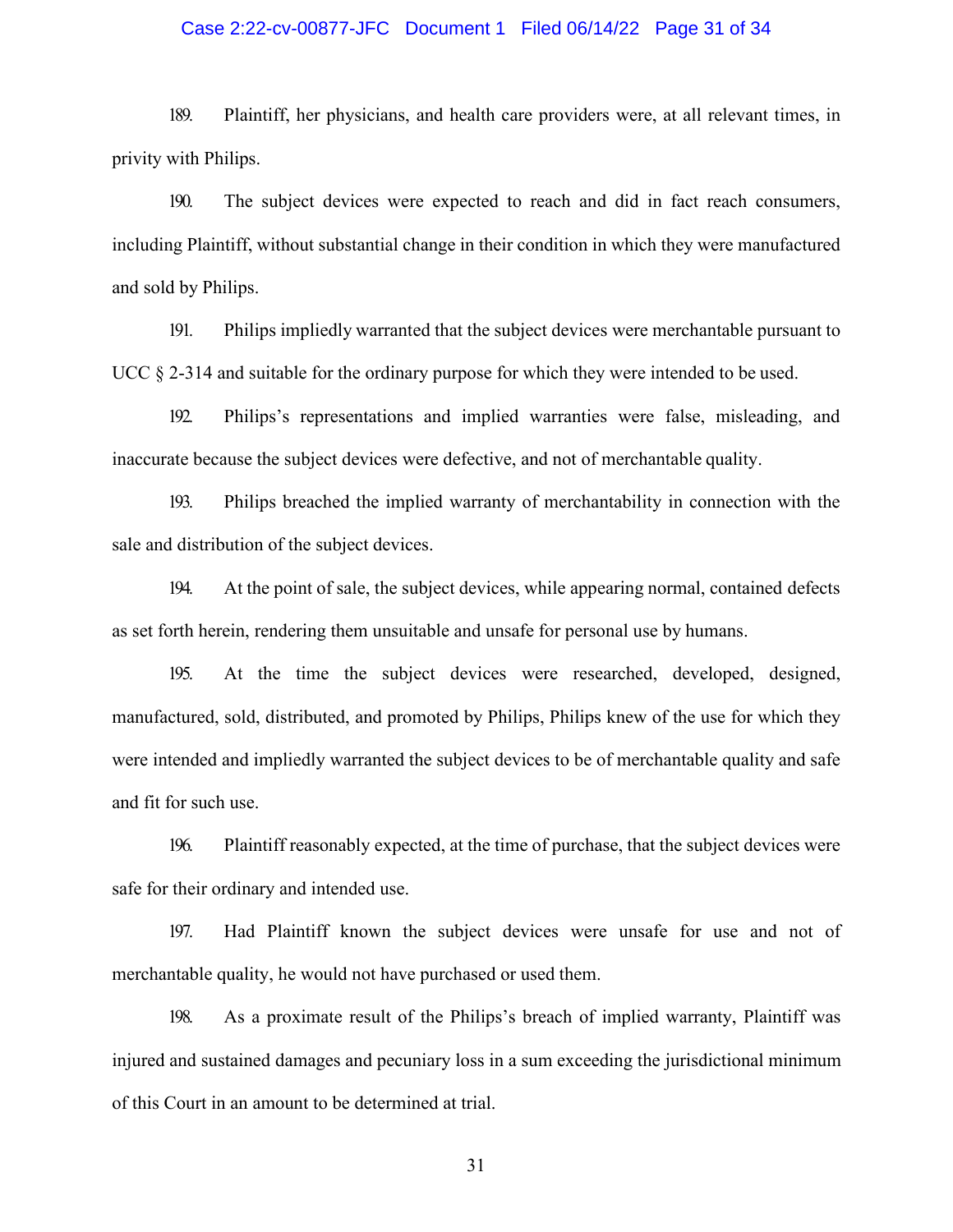#### Case 2:22-cv-00877-JFC Document 1 Filed 06/14/22 Page 32 of 34

WHEREFORE, Plaintiff demands judgement against Defendants jointly and severally for compensatory and punitive damages, together with interest, costs herein incurred, attorneys' fees and such other relief as this Court deems just and proper.

#### **COUNT VII**

#### **PUNITIVE DAMAGES**

199. Plaintiff repeats, reiterates, and re-alleges each and every allegation contained in this Complaint with the same force and effect as if fully set forth herein.

200. Philips knew or should have known that the subject devices were inherently dangerous with respect to the risk of PE-PUR foam degradation causing exposure to toxic particulates, chemical emissions, or other compounds resulting in harmful and carcinogenic effects, including Plaintiff's aforementioned injuries.

201. Philips knew or should have known that the subject devices were inherently more dangerous with respect to the aforesaid risks than alternative devices on the market.

202. Philips attempted to and did misrepresent facts concerning the risks and safety of the subject devices.

203. Philips's misrepresentations included knowingly withholding material information concerning the safety of the subject devices from the medical community and patients, including Plaintiff, her physicians, and health care providers.

204. Philips knew and recklessly disregarded the fact that use of the subject devices for their intended purposes could result in toxic exposure resulting in harmful and carcinogenic effects.

205. Notwithstanding the foregoing, Philips marketed the subject devices without disclosing the aforesaid health and safety risks when there were safer alternative devices that did not pose the same or similar health and safety risks.

206. Philips knew the defective and unreasonably dangerous nature of the subject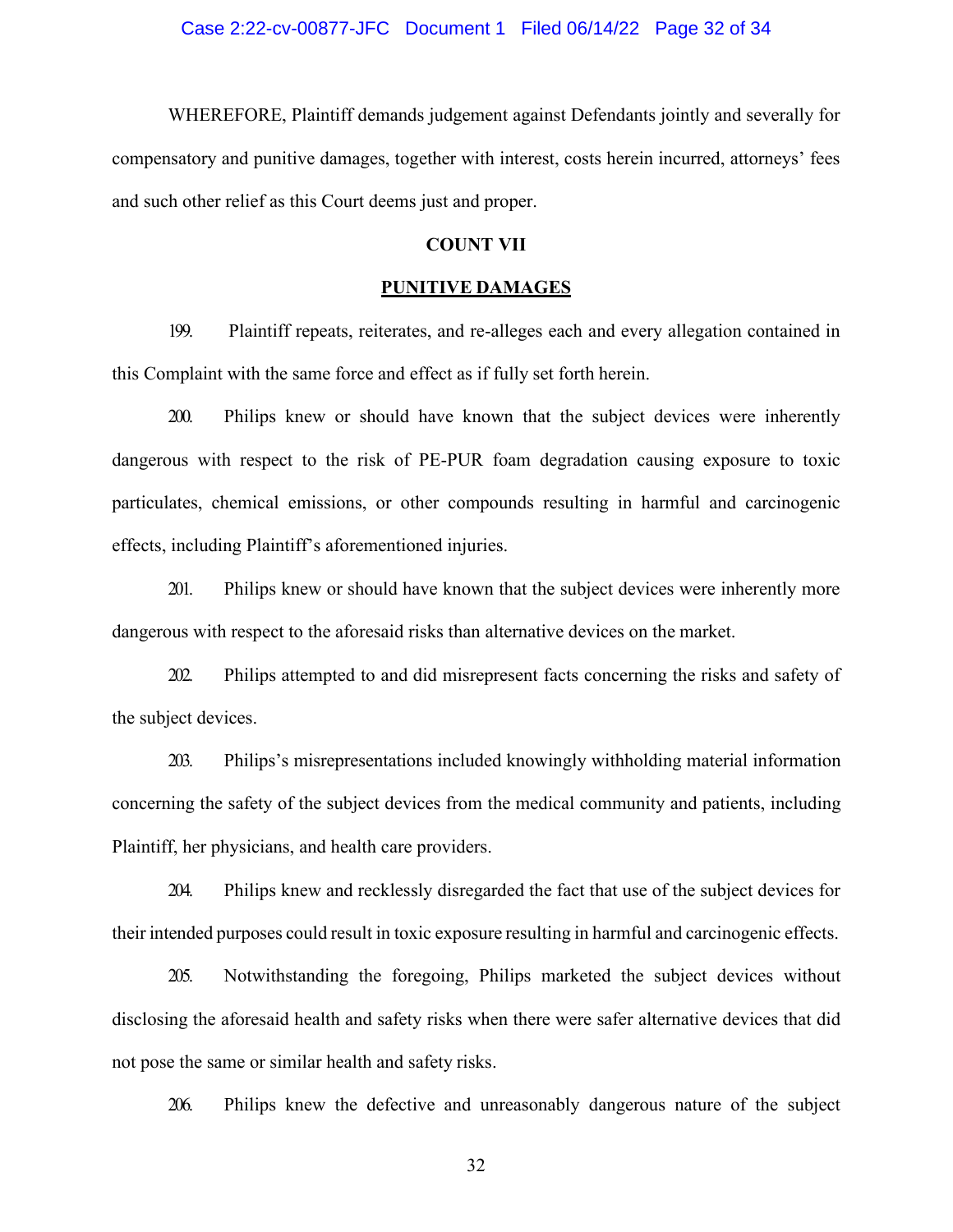#### Case 2:22-cv-00877-JFC Document 1 Filed 06/14/22 Page 33 of 34

devices, but continued to research, develop, design, manufacture, sell, distribute, and market the subject devices in conscious, reckless, or negligent disregard of the foreseeable harm in order to maximize sales and profits at the expense of the health and safety of patients, including Plaintiff.

207. Philips's intentional, reckless, fraudulent, and malicious failure to disclose information regarding the health and safety risks of the subject devices deprived Plaintiff, her physicians, and health care providers the necessary information to enable them to weigh the true risks of using the subject devices against their benefits.

208. As a direct and proximate result of Philip's conscious and deliberate disregard for the rights and safety of patients, Plaintiff suffered severe personal injuries and sustained damages and pecuniary loss in a sum exceeding the jurisdictional minimum of this Court in an amount to be determined at trial.

209. The aforesaid conduct of Philips was committed with knowing, conscious, and deliberate disregard for the rights and safety of patients, including Plaintiff, thereby entitling Plaintiff to punitive damages in an amount appropriate to punish Philips and deter them from similar conduct in the future.

WHEREFORE, Plaintiff demands judgement against Defendants jointly and severally for compensatory and punitive damages, together with interest, costs herein incurred, attorneys' fees and such other relief as this Court deems just and proper.

#### **PRAYER FOR RELIEF**

WHEREFORE, Plaintiff demands judgment against Defendants jointly and severally for damages to which he is entitled by law, as well as all costs of this action, interest and attorneys' fees, to the full extent of the law, including:

- a) Judgment for Plaintiff and against Defendants;
- b) Damages to compensate Plaintiff for his injuries, economic losses and pain and suffering;
- c) Punitive Damages;